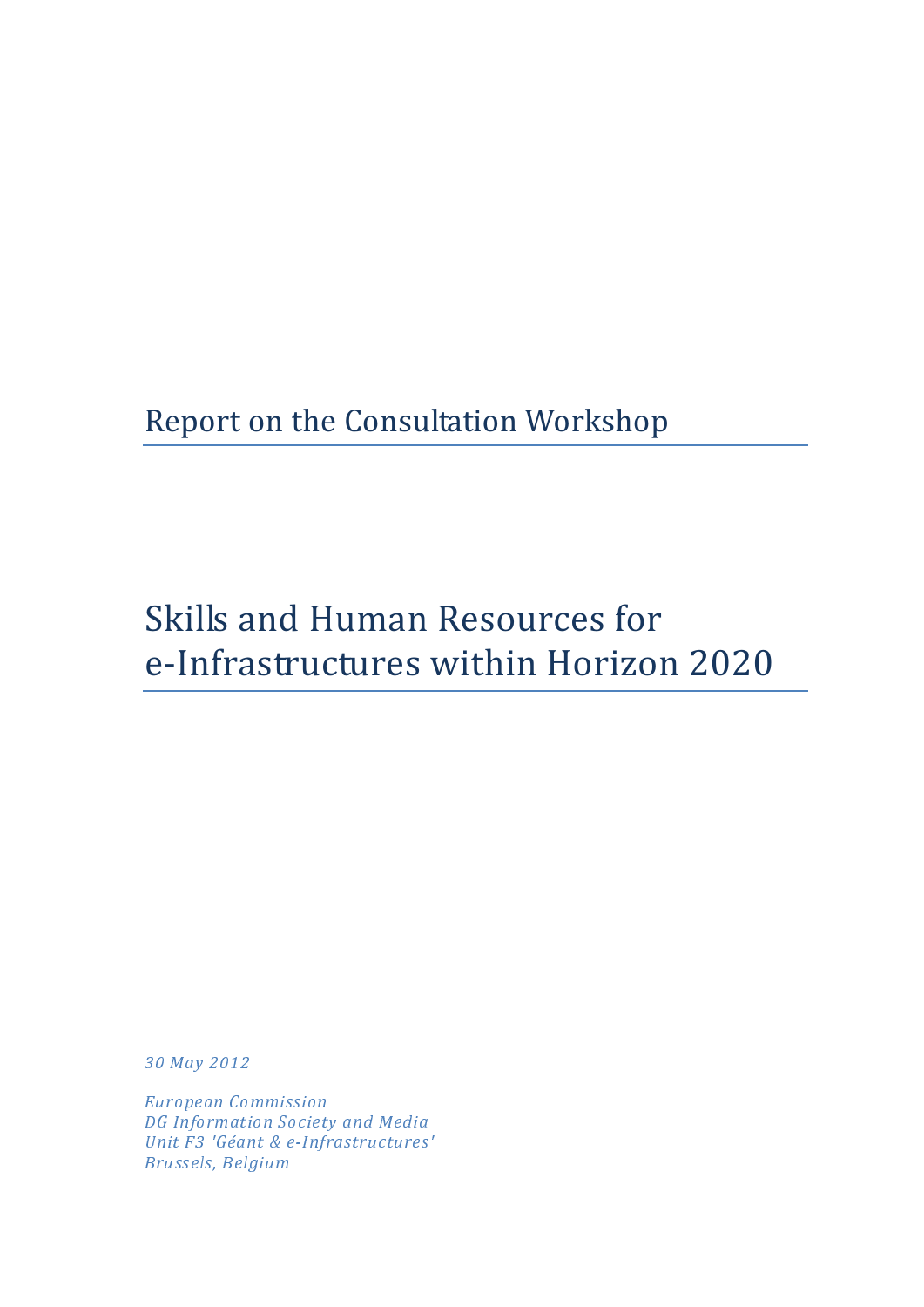Skills and Human resources for e-Infrastructures 30/5/2012 and Human resources 30/5/2012 Consultation workshop for Horizon 2020

  $\frac{1}{\sqrt{2}}$ This workshop was organised by the European Commission, Information Society and Media Directorate-General (Kirsti Ala-Mutka of Unit F3).

The report was produced with the assistance of the workshop rapporteur, Niobe Haitas.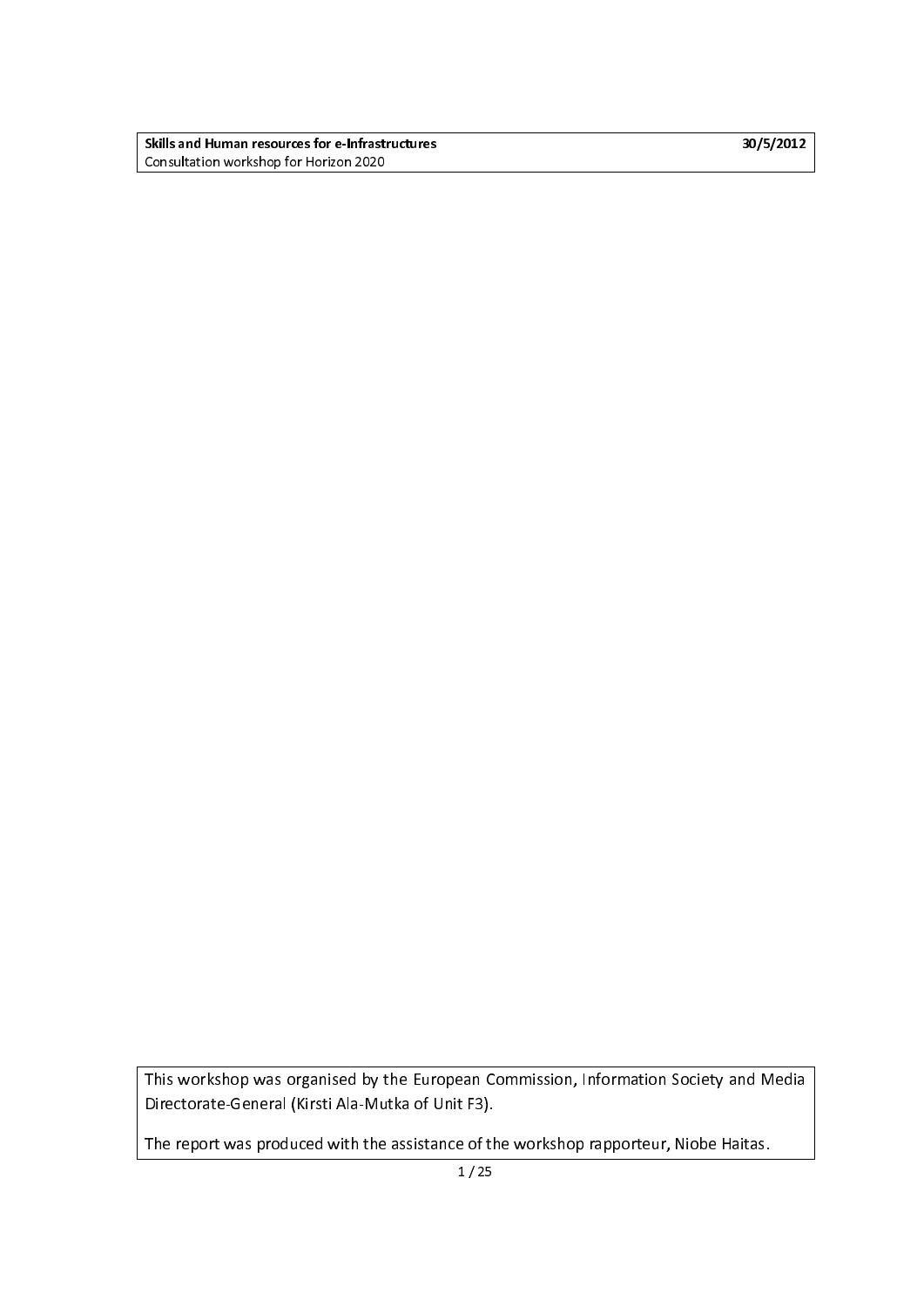## Table of Contents

| $\mathbf{1}$   |     |      |  |  |  |
|----------------|-----|------|--|--|--|
|                | 1.1 |      |  |  |  |
|                | 1.2 |      |  |  |  |
| $\overline{2}$ |     |      |  |  |  |
|                | 2.1 |      |  |  |  |
|                | 2.2 |      |  |  |  |
|                | 2.3 |      |  |  |  |
| 3              |     |      |  |  |  |
|                | 3.1 |      |  |  |  |
|                |     |      |  |  |  |
|                |     |      |  |  |  |
|                | 3.2 |      |  |  |  |
|                |     |      |  |  |  |
|                |     |      |  |  |  |
|                | 3.3 |      |  |  |  |
|                |     |      |  |  |  |
|                |     |      |  |  |  |
|                | 3.4 |      |  |  |  |
|                |     |      |  |  |  |
|                |     |      |  |  |  |
| 4              |     |      |  |  |  |
|                |     |      |  |  |  |
|                |     |      |  |  |  |
|                |     |      |  |  |  |
|                |     |      |  |  |  |
|                |     |      |  |  |  |
|                |     |      |  |  |  |
|                |     |      |  |  |  |
|                |     |      |  |  |  |
|                |     | 2/25 |  |  |  |
|                |     |      |  |  |  |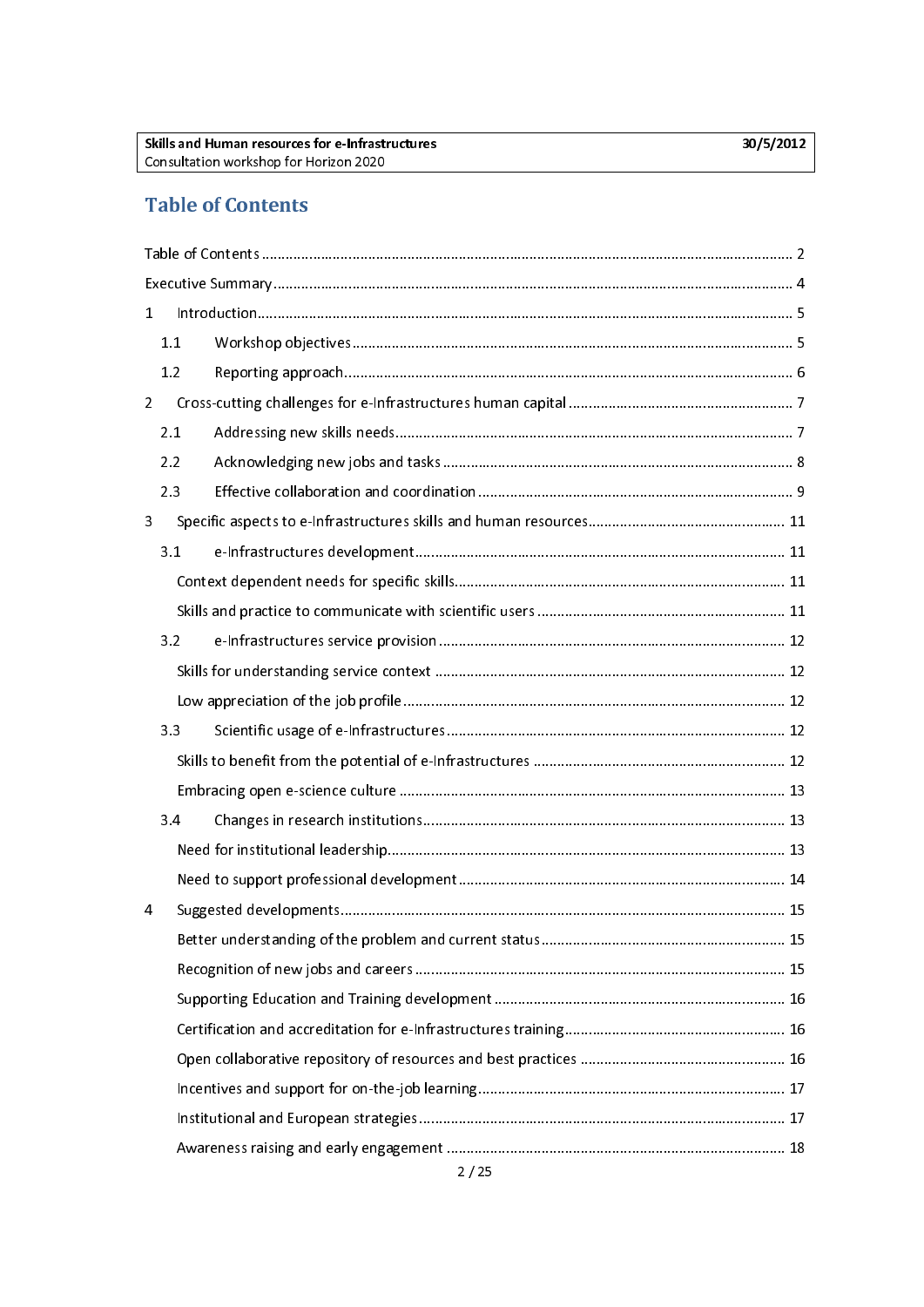| Skills and Human resources for e-Infrastructures<br>30/5/2012                 |  |  |
|-------------------------------------------------------------------------------|--|--|
| Consultation workshop for Horizon 2020                                        |  |  |
|                                                                               |  |  |
|                                                                               |  |  |
| 5.                                                                            |  |  |
|                                                                               |  |  |
| Integrating skills and human resources aspects into Horizon 2020 projects  19 |  |  |
|                                                                               |  |  |
|                                                                               |  |  |
|                                                                               |  |  |
|                                                                               |  |  |
|                                                                               |  |  |
|                                                                               |  |  |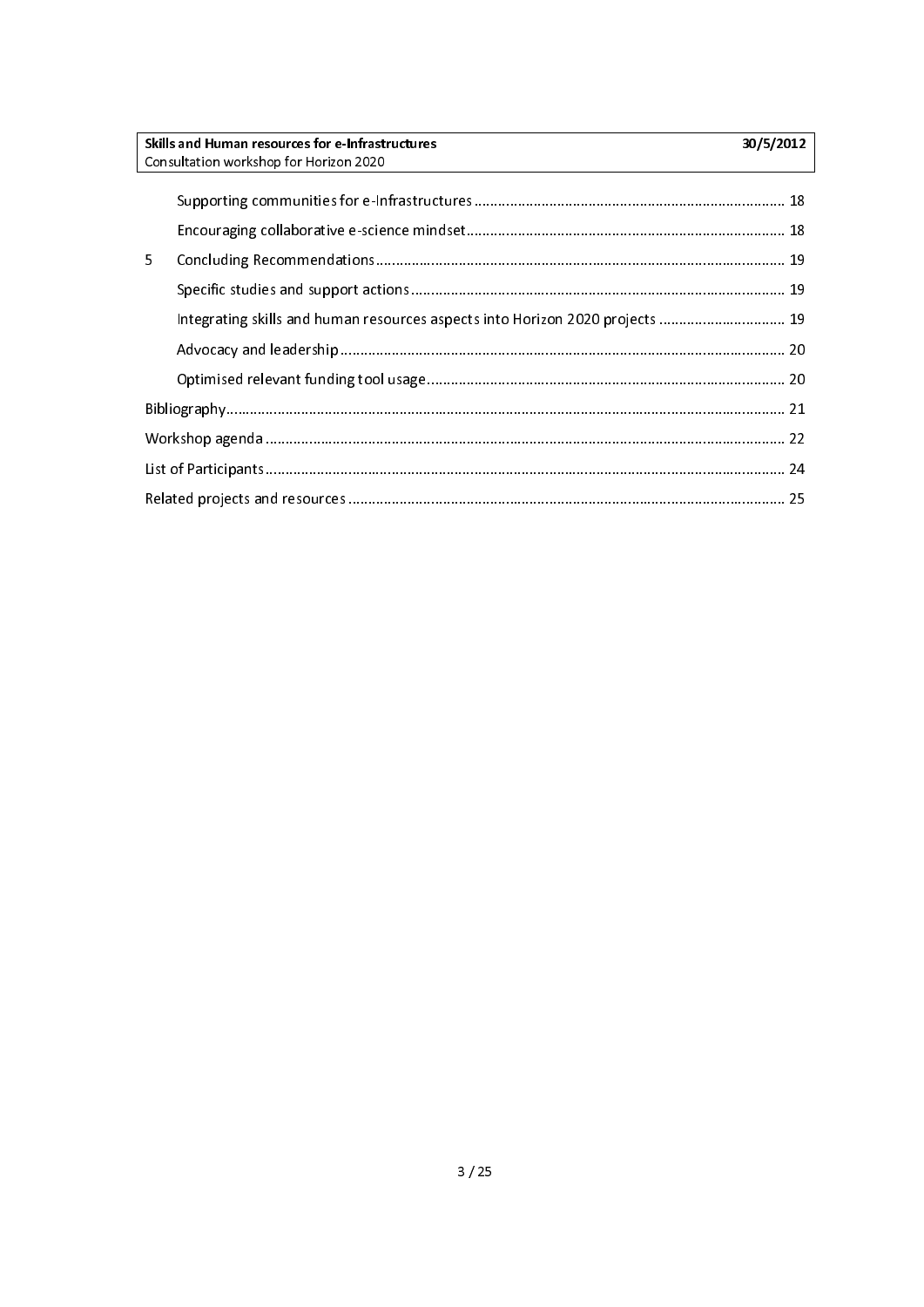#### Executive Summary

European Commission During towards a single and open digital European research area where researchers can access the<br>Expertise, resources and instruments they need online. In addition to technical challenges, this<br>European expertise, resources and instruments they need online. In addition to technical challenges, this<br>requires considering the development of necessary human capital base for e-Infrastructures<br>development, service provision and requires considering the development of necessary human capital base for e-Infrastructures<br>development, service provision and efficient scientific usage. The skills and human resources aspect<br>has been recognised as an impo requires considering the development of necessary human capital base for e-infrastructures<br>development, service provision and efficient scientific usage. The skills and human resources aspect<br>has been recognised as an impo development of the service provides has been recognised as an important part of Research Infrastructures programme under Horizon<br>2020. This report summarises the outcomes of a consultation workshop that was organised by DG 2020. This report summarises the outcomes of a consultation workshop that was organised by DG<br>INFSO "GÉANT and e-Infrastructures" unit to consult the stakeholders on their views of approaching<br>these challenges. INFSO "GÉANT and e-Infrastructures" unit to consult the stakeholders on their views of approaching<br>these challenges. these challenges.<br>Infrastructure<br>The workshop discussions highlighted cross-cutting challenges of i) new and changed skills needs

ی<br>The workshop di:<br>which combine Which combine technical and scientific skills and require interdisciplinary thinking and<br>communication; ii) recognizing new job profiles and tasks rising from the emergence of computing<br>intensive and data-driven science wi communication; ii) recognizing new job profiles and tasks rising from the emergence of computing<br>intensive and data-driven science with integral role of e-infrastructures; iii) need for effective<br>European level collaborati communication; in proceduling new job promote and tasks rising from the emergence of compution;<br>intensive and data-driven science with integral role of e-infrastructures; iii) need for effective<br>European level collaboratio European level collaboration and coordination to avoid duplication of efforts and join the forces for<br>developing high quality human capital for e-infrastructures. Furthermore, there are specific<br>challenges relating to the Europing high quality human capital for e-infrastructures. Furthermore, there are specific<br>
challenges relating to the skills and human resources for i) e-infrastructures development, ii) digital<br>
research service provisio challenges relating to the skills and human resources for i) e-infrastructures development, ii) digital research service provision, iii) scientific usage of e-infrastructures, and iv) the institutional strategies for effec research service provision, iii) scientific usage of e-infrastructures, and iv) the institutional strategies

During the consultation, several suggestions for promoting skills and human resources for einfrastructures were raised. It is necessary to better map the current situation and future needs, and be addressed to innovating new education and training approaches: creating new specific curricula<br>for e-infrastructures personnel; integrating technical and scientific aspects into cross-disciplinary<br>curricula; encouraging support recognizing and establishing new job profiles and career paths. Specific investment should for e-infrastructures personnel; integrating technical and scientific aspects into cross-disciplinary<br>curricula; encouraging collaborative mindset and computational thinking into education already from For e-infrared; integrational curricula; entitydation and computational thinking into education already from<br>For early age; on-the-job learning through knowledge transfer from and between experts in terms of<br>Short-term cou early age; on-the-job learning through knowledge transfer from and between experts in terms of<br>short-term courses and staff exchanges. These should be supplemented by encouraging<br>communities of practice' between e-infrastr external courses and staff exchanges. These should be supplemented by encouraging<br>
"communities of practice' between e-infrastructures actors, including developers, operators and<br>
scientific users. Training development sho short-term counters and start courses these short-term is empressively. Successing<br>
Such these shown interests and scientific users, Training development should be supported by developing accreditation mechanism<br>
for certi scientific users. Training development should be supported by developing accreditation mechanism<br>for certifying high-quality courses, and by implementing collaborative repositories for best practices,<br>training materials an scientific users. Training development showing to supported by developing accreditation in securition<br>for certifying high-quality courses, and by implementing collaborative repositories for best practices,<br>training materia fraining materials and supporting e-science and e-infrastructure tools and approaches. These require<br>institutional strategies, which should be aligned with European level strategies developed in multi-<br>stakeholder collabor training materials and strategies, which should be aligned with European level strategies developed in multi-<br>stakeholder collaboration, including participants both from academia and industry.

Several concrete recommendations for supporting the suggested development aspects with estakeholder collaboration, including the suggested development<br>infrastructures activities under Horizon 2020 were devised. It was considered impo infrastructures projects. The suggested measures include several concrete topics for project calls, infrastructures activities under Horizon 2020 were devised. It was considered important to have both specific and integrated and support selectivity support and human resources and human resources and reviews, and overall leadership and advocacy activities to be implemented by the EC on this field, in collaboration with s specific studies and support activities, conditions and elements to be integrated in project selection and reviews, and overall leadership and advocacy activities to be implemented by the EC on this field, in collaboration and reviews, and overall leadership and advocacy activities to be implemented by the EC on this<br>field, in collaboration with stakeholders.<br> $4/25$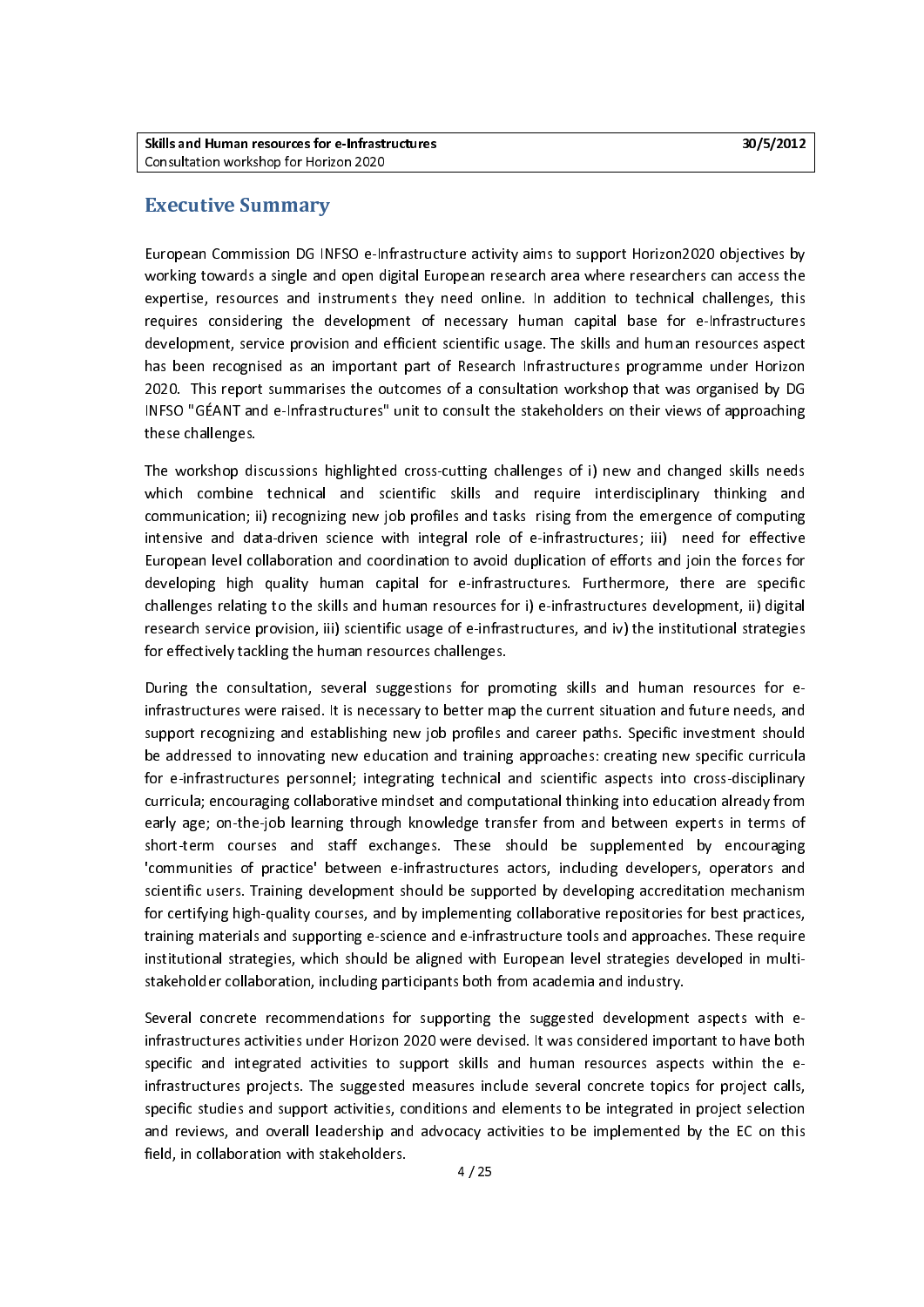#### $\mathbf{1}$ **Introduction**

Horizon 2020 priority on Excellent Science aims to support the best ideas, develop talent within<br>Europe, provide researchers with access to priority research infrastructure, and make Europe an attractive location for the world's best researchers. This requires ensuring that Europe has world-<br>class *research infrastructures* (including e-Infrastructures) accessible to all researchers in Europe and<br>beyond and full class research infrastructures (including e-Infrastructures) accessible to all researchers in Europe and class *research infrastructures (*including e-Infrastructures) accessible to all researchers in Europe and<br>beyond and fully exploiting their potential for scientific advance and innovation.<br>The aim of e-Infrastructures act

beyond and fully exploiting their potential for scientific advance and innovation.<br>The aim of e-Infrastructures activity is to achieve by 2020 a single and open digit<br>area where researchers can access the expertise, resour The aim of e-Infrared where researchers can access the expertise, resources and instruments they need online. Every<br>The searcher should become digital, know how to benefit from technologies for scientific purposes, use<br>The researcher should become digital, know how to benefit from technologies for scientific purposes, use<br>relevant tools for tackling grand challenges of today through computing and data-driven research<br>approaches, and benefit relevant tools for tackling grand challenges of today through computing and data-driven research<br>the produches, and benefit from worldwide connections and collaborations. However, making this a<br>reality for all researchers approaches, and benefit from worldwide connections and collaborations. However, making this a<br>reality for all researchers relies on access and availability of suitable e-Infrastructures as well as on<br>their skills to deploy reality for all researchers relies on access and availability of suitable e-Infrastructures as well as on<br>their skills to deploy e-Science approaches. This requires considering the development of necessary reality for all researchers relies in access and arranged, to suitable e-infrastructure as it in the<br>their skills to deploy e-Science approaches. This requires considering the development of necessary<br>human capital base fo their state is deploy a successary experience and requires constanting the development of necessary<br>human capital base for e-Infrastructures development, service provision and efficient scientific<br>usage. usage.<br>11 Morkshop objectives development, service provision and effective provision and effectives usage.<br>1.1 Workshop objectives<br>In view of the above, the European Commission e-Infrastructures unit is organising in spring 2012

### **Workshop objectives**

consultation workshops with key stakeholders in order to investigate their needs, expectations and<br>prospects and integrate these into the Horizon 2020 (H2020) work programmes. In the series of prospects and integrate these into the Horizon 2020 (H2020) work programmes. In the series of<br>consultations, the event on 30<sup>th</sup> May concentrated on the skills and human resources aspects of e-<br>Infrastructures. The worksho prospects and integrate these integrate the Horizon 2021 (H2021) work programmes in the series of e-<br>infrastructures. The workshop aimed to recognise and elaborate the needs for training and human<br>resources for effective e Infrastructures. The workshop aimed to recognise and elaborate the needs for training and human resources for effective e-Infrastructures development, provision and deployment for European excellence in science, and to discuss how e-Infrastructures activities under H2020 could contribute to addressing these needs. In excellence in science, and to discuss how e-Infrastructures activities under H2020 could contribute to excellence in science, and to discuss how e-Infrastructure activities under H2O2 could contribute to<br>addressing these needs. In particular, the goals of the workshop were:<br>To bring together key actors to discuss skills and

- addressing these needs in particular, the goals of the working theory.<br>
In order to advance their development and contribution to exc
	- in order to advance their development and contribution to excellence in science<br>To study the **state-of-art and development needs** for skills and human resources in order to<br>promote effective e-Infrastructures development, •
	- To propose concrete recommendations for e-Infrastructures activity under Horizon2020, To study the state-of-art and development needs for skills and human resources in order to<br>promote effective e-Infrastructures development, service provision and deployment<br>To **propose concrete recommendations for e-Infras** promote enterthermal control process, the protective material propose concrete recommendations for e-Infrastructures activity under Horiz both as a programme wide strategy and specific actions to be addressed in the progra • To propose concrete recommendations for e-Infrastructures activity under Horizon2020,<br>both as a programme wide strategy and specific actions to be addressed in the work<br>programmes to be launched. both as a programme wide strategy and specific actions to be and specific actions to be launched.<br>programmes to be launched.<br>kshop was organised to approach the skills and human resources aspects from three main

program<br>rkshop was organised to app<br>tives as illustrated in Figure 1 perspectives, as illustrated in Figure 1, with the objective to cover aspects of:<br>• Human resources for e-Infrastructures operation and maintenance

- •
- ICT and data skills in short supply for e-Infrastructures development Human resources for a minimized state of permane and maintenance<br>ICT and data skills in short supply for e-Infrastructures development<br>ICT and computational skills for scientific communities and industry •
- ICT and computational skills for scientific communities and industry.<br>ICT and computational skills for scientific communities and industry. •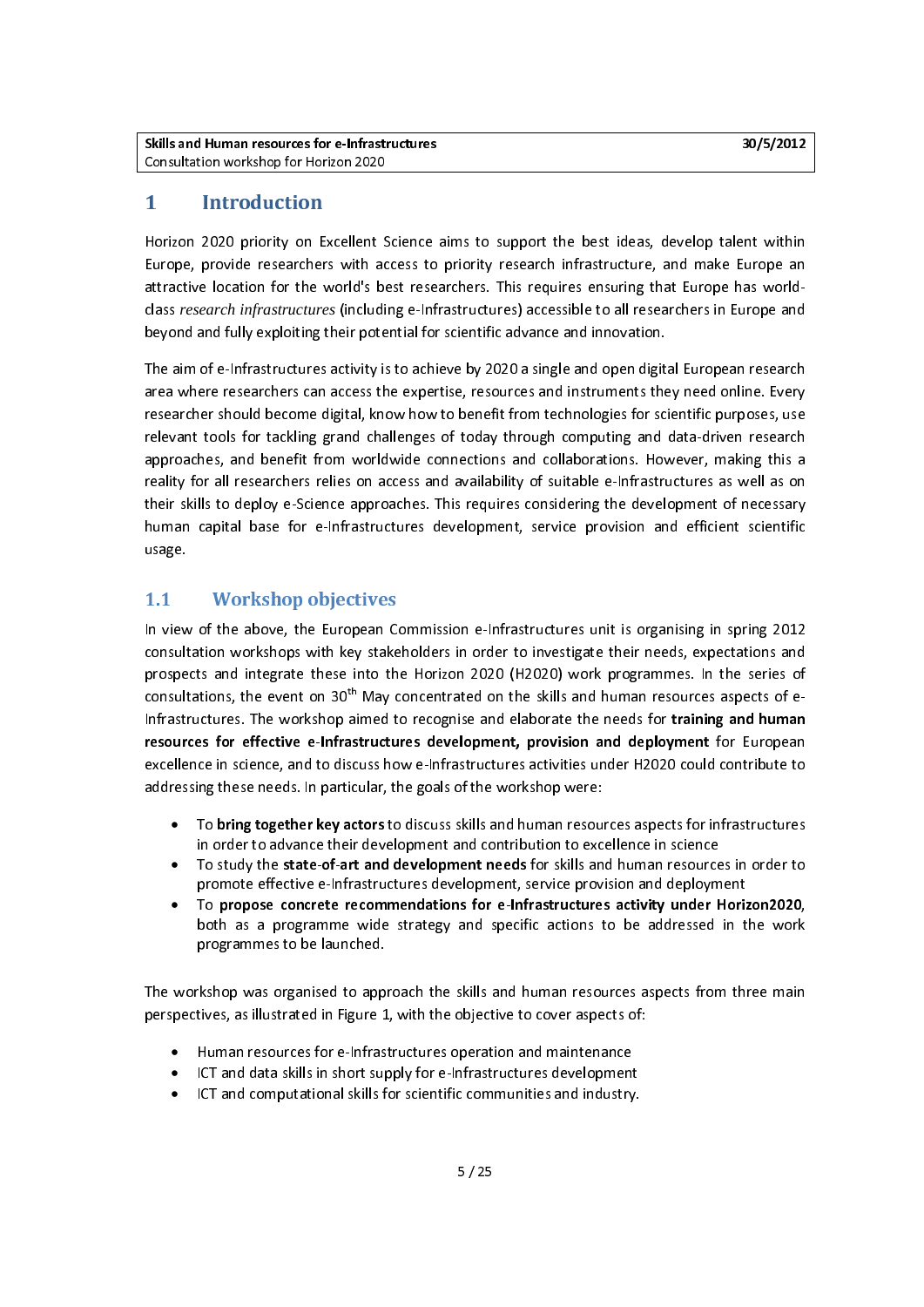Skills and Human resources for e-Infrastructures 30/5/2012 and Human resources 30/5/2012



 $\overline{a}$ Figure 1: Starting perspectives for the workshop discussions on e-Infrastructure related skills needs.

1.2 Reporting approach<br>The consultation was implemented by inviting individual presentations and by facilitating joint interaction and discussion. The consultation participants are listed in Annex, and the contributions of all of them are very much appreciated. Individual presentations can be consulted online at http://cordis.europa.eu/fp7/ict/e-Infrastructure/home\_en.html.

Further develop e-<br>
Infrastructure<br>
Technological<br>
Innovations<br> **Create of the properties of the synthetic state of the synthetic state of the synthetic ange aspect**<br>
Nopa.eu/fp7/ict.<br>
Substand concise I<br>
ange aspect \nsid and concise<br>ange aspect<br>msion in this<br>resulting rep<br>t the syntheti<br>on challenges<br>be taken by t<br>izon 2020 (Se Technological<br>innovations<br>**areformations**<br>**perspective**<br>**proprietive**<br>**proprietive**<br>**proprietive**<br>**proprietive**<br>**proprietive**<br>**proprietive**<br>**proprietive**<br>**proprietive**<br>**challenge**<br>**developm**<br>**taken by**<br>**taken by**<br>**on 2020** innovations<br> **The Control**<br> **The Control**<br> **The Control**<br> **The Control**<br> **The Control**<br> **The Control**<br> **The Control**<br> **The Control**<br> **The Control**<br> **The Control**<br> **The Control**<br> **The Control**<br> **The Control**<br> **The Control**<br> innovations maintain and<br>Process/service<br>Process/service<br>innovations<br>**workshop distructure and the content of the section of the service of the service of the service of the service of the service of the service of the service of the** process/service<br>rocess/service<br>innovations<br>**workshop di**<br>**1**<br>**d** by inviti<br>ultation paint in a log structure/houtcomes a<br>. In partice<br>important Furtherm<br>s not follo<br>ts in a log<br>solutions<br>ppean Com<br>. Process/service<br>
innovations<br> **workshop district in the service of the service of the service of the service of the service of the service of the service of the service of the service of the service of the service of the s** innovations<br> **Workshop district to the control**<br> **h**<br>
eciated. In<br>
astructure/he<br>
outcomes a<br>
r. In partic<br>
inportant<br>
in partic Furtherm<br>
s not follow<br>
uts in a logi<br>
d solutions<br>
opean Com<br>
). innovations apply e-science<br>
methods<br>
Scientific<br>
innovations<br> **Sone-Infra**<br> **Sone-Infra**<br>
vidual pre<br>
sone-Infra<br>
vidual pre<br>
stare liste<br>
lister as surveral cross<br>
tructure of<br>
oner. The r<br>
specificitie<br>
14) and fir<br>
and to be methods<br>
Scientific<br>
innovations<br> **as on e-Infras**<br> **as on e-Infras**<br>
vidual press<br>
ats are listed<br>
al presentar<br> **html.**<br>
ulting recom<br>
uring the di<br>
ective as surveral cross-<br>
structure of<br>
nner. The re<br>
specificitie<br>
n Scientific<br>
Scientific<br> **Don e-Inf**<br> **Jual p**<br> **are lissed presentifical**<br> **implementage of the content of the pecifici**<br> **pecifici**<br> **content of the pecifici**<br> **content of the pecifici**<br> **content**<br> **content**<br> **content**<br> novation<br> **School of Equation**<br>
School of Pieser<br>
Scribing recentification<br>
Scribing the astral crown and to<br>
(a) and to<br>
(a) and to **indual**<br> **ion e-Infr**<br> **idual** present<br> **ion e-Infr**<br> **ion e-Infr**<br> **ion e-Infr**<br> **ion e-Infrant**<br> **ion e-Infranta**<br> **ion e-Infranta**<br> **ion e-Infranta**<br> **ion e-Infrantaal**<br> **ion e-Infrantaal**<br> **ion e-Infrantaal**<br> **ion div** This report aims to summarise the outcomes and resulting recommendations from the consultation<br>in a synthetic and concise manner. In particular, during the discussions it was realised that the t In a synthetic and concise manner. In particular, during the discussions it was realised that the<br>Institutional change aspect was an important perspective as such, and was therefore added as a<br>separate dimension in this re institutional change aspect was an important perspective as such, and was therefore added as a<br>separate dimension in this report. Furthermore, several cross-thematic issues were recognised.<br>Therefore, the resulting report institutional change aspect that an imperium perspective as such, and the interest as a<br>separate dimension in this report. Furthermore, several cross-thematic issues were recognised.<br>Therefore, the resulting report does no Therefore, the resulting report does not follow the structure of the sessions or presentations, but<br>aims to present the synthetic outputs in a logical manner. The report is structured to first highlight<br>overall common chal Therefore, Therefort is structured to first highlight<br>Therefore, Therefort is structured to first highlight<br>overall common challenges (Section 2), discuss the specificities on different areas (Section 3),<br>describe desired overall common challenges (Section 2), discuss the specificities on different areas (Section 3), describe desired developments and solutions (Section 4) and finally list concrete recommendations<br>for actions to be taken by overall common challenges (Section 2), and the specificities on anti-common charge (Section 4), describe desired developments and solutions (Section 4) and finally list concrete recommendations<br>for actions to be taken by t for actions to be taken by the European Commission and to be supported under e-Infrastructures activities in Horizon 2020 (Section 5). for activities in Horizon 2020 (Section 5).<br>activities in Horizon 2020 (Section 5).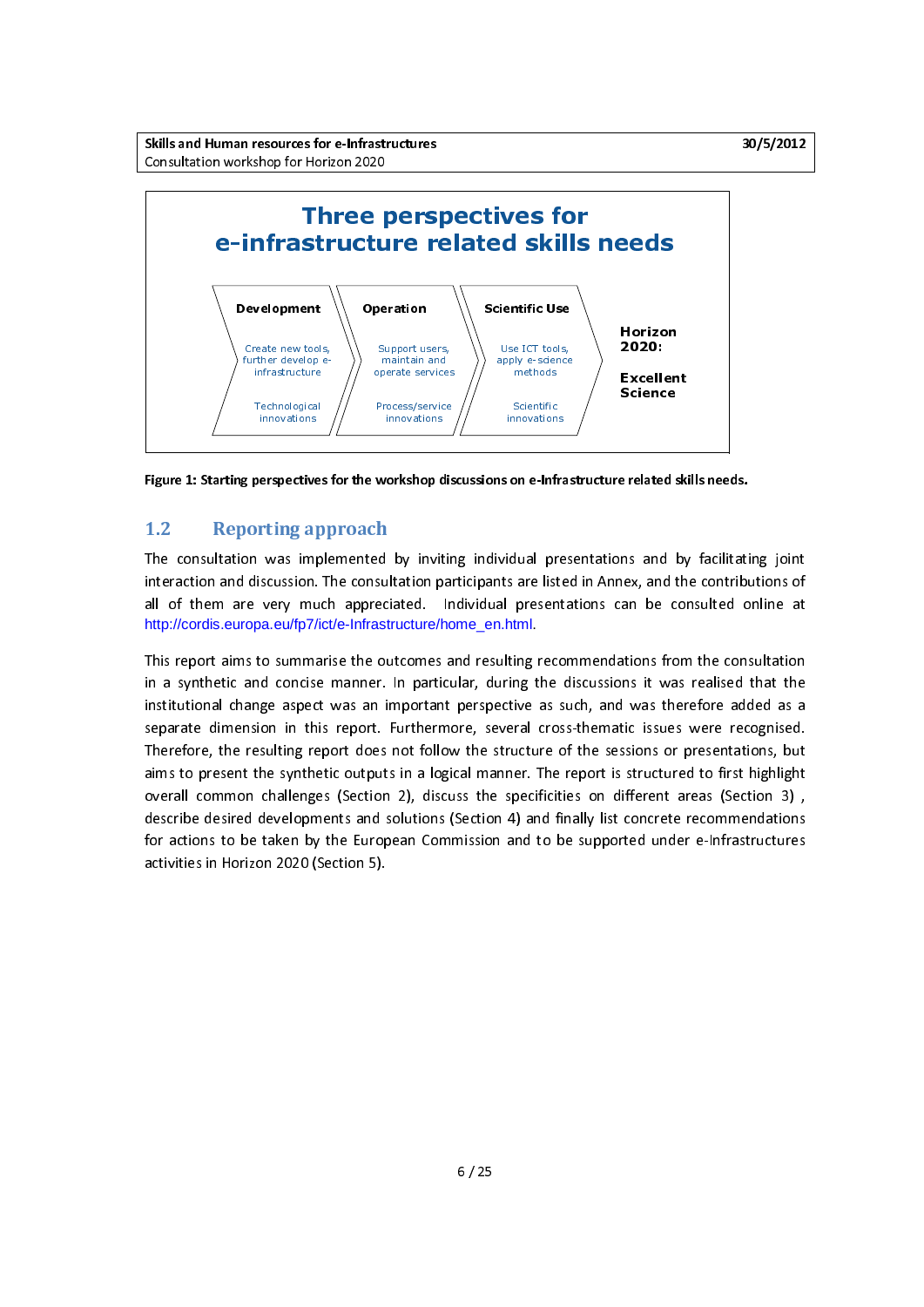### 2 Cross-cutting challenges for e-Infrastructures human capital

The overarching theme of the consultation was the need to improve and develop education and training approaches to better support relevant skills and jobs relating to e-Infrastructures development, service provision and scientific usage. Especially given the 'data deluge' challenge and<br>the growing needs for data-driven research approaches, university education and short-term training<br>schemes are often ou the growing needs for data-driven research approaches, university education and short-term training the growing needs for data-driven research approaches are often out-paced by technology. The main challenges lie in developing lifelong, training<br>approaches that respond to continuously changing skills requirements, in dev schemes are over the paced by continuously changing skills requirements, in developing human<br>resources policies which take into account the new roles and jobs needed in institutions, and in<br>ensuring and supporting European resources policies which take into account the new roles and jobs needed in institutions, and in ensuring and supporting European level development through efficient coordination of efforts and sharing of results. ensuring and supporting European level development through efficient coordination of efforts and ensuring and supporting European level development through efficient coordination of efforts and sharing of results.<br>2.1. Addressing now skills noods

# es<br>2.1 Addressing new skills needs

As new scientific methodologies emerge and the increasingly taken up, the gaps in state methodologies in the<br>As numbers of skilled people are becoming more and more evident, as is the need to create new roles.<br>It is estima It is estimated for instance that by 2019, there will be a shortage of 190,000 data scientists in the US<br>(McKinsey Global Institute, 2011). Scientific data management has so far often been carried out by<br>librarians, howeve (McKinsey Global Institute, 2011). Scientific data management has so far often been carried out by<br>librarians, however, they no longer have the necessary skills to respond to the emerging needs of (McChinsey Global Institute), 2012). Scientific institutional politicial institute out between carried of<br>Iibrarians, however, they no longer have the necessary skills to respond to the emerging needs of<br>managing big and m managing big and more complex data created by dynamic research workflows. Even fewer have the necessary specialist scientific knowledge to interact meaningfully with data themselves or even to provide support to researcher necessary specialist scientific knowledge to interact meaningfully with data themselves or even to<br>provide support to researchers to organize their data and research work. Figure 2 shows data discussed by Liz Lyon, with areas recognised as having potentially significant skills gaps, since these provide support to refer to the support of the support discussed by Liz Lyon, with areas recognised as having potentially significant skills gaps, since these<br>skills needs are already seen essential by many, and their impo skills needs are already seen essential by many, and their importance is seen to grow in 2-5 years.<br>The nine areas identified as having potentially the most significant skills gap are



- Knowledge to advise on data management and curation, including ingest, discovery, access, dissemination, preservation, and portability (48% essential in 2-5 years; 16% now)
- Knowledge to support researchers in complying with the various mandates of funders, including open access requirements (40% essential in 2-5 years; 16% now)
- Knowledge to advise on potential data manipulation tools used in the discipline/ subject (34% essential in 2-5 years; 7% now)
- Knowledge to advise on data mining (33% essential in 2-5 years; 3% now)
- Knowledge to advocate, and advise on, the use of metadata (29% essential in 2-5 years; 10% now)
- Ability to advise on the preservation of project records e.g. correspondence (24% essential in 2-5 years; 3% now)
- Knowledge of sources of research funding to assist researchers to identify potential funders (21% essential in 2-5 years; 8% now)
- Skills to develop metadata schema, and advise on discipline/subject standards and practices, for individual research projects (16% essential in 2-5 years; 2% now)

Figure 2: Areas with potential skills gaps from Auckland (2012).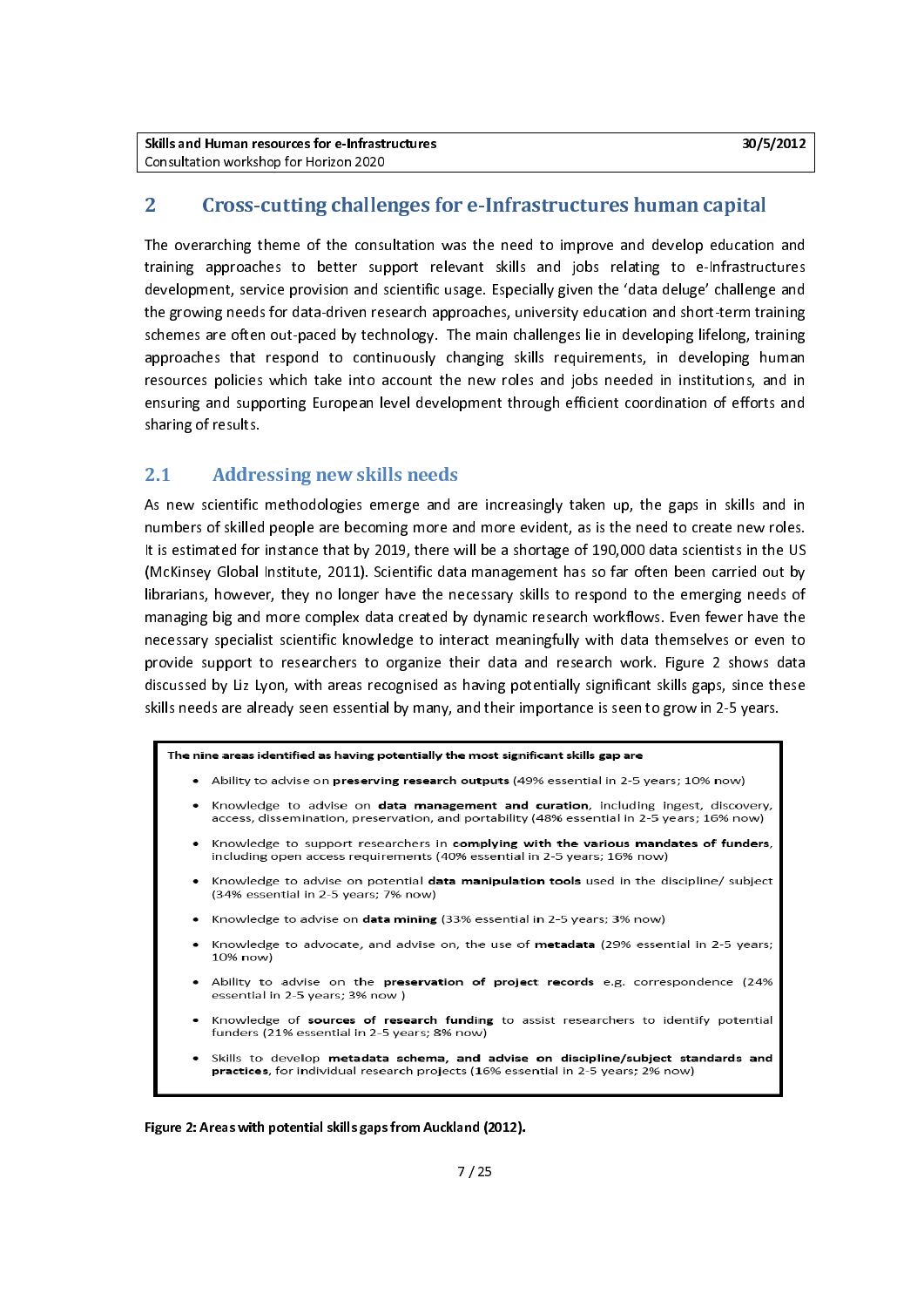Bert van Pinxteren highlighted that a specific issue in skills and human resources for e-infrastructures is the required high specialisation in a dynamic very fast moving area where knowledge outdates quickly. Furthermore, many of the new skills relating to e-Infrastructures are context-dependent, however their common denominator is the need for cross-disciplinary understanding and<br>communication ability. Developers, operators and scientific users need some level of understanding<br>of each others' roles, in order to wo communication ability. Developers, operators and scientific users need some level of understanding quality e-Infrastructure services. Developers need to be embedded in the research process in a<br>regular manner and similarly, scientists need to be embedded in the development process, from the definition of requirements to the final user testing. To optimise efficiency at all levels and regular manner and similarly, scientists need to be embedded in the development process, from the<br>definition of requirements to the final user testing. To optimise efficiency at all levels and<br>continuously update and impro regular manner and similar manner and similar methods of the finition of requirements to the final user testing. To optimise efficiency at all levels and continuously update and improve services, regular interaction is als continuously update and improve services, regular interaction is also necessary between developers

# and the staff who provide services and maintenance support.<br>2.2 Acknowledging new iobs and tasks and the station provide support.<br>
2.2 Acknowledging new jobs and tasks

changes in human resources and job profiles requirements are not necessarily recognised by the driven science approaches. Jobs and roles at the institutional level are therefore affected and<br>challenged, with new necessary activities and completely new job profiles emerging. However, such changes in human resources and job profiles requirements are not necessarily recognised by the<br>institutions. Even when specific needs are acknowledged, they may only be considered as project-<br>based short-term tasks, instea changes institutions. Even when specific needs are acknowledged, they may only be considered as project-<br>based short-term tasks, instead of permanent change needs. Skills for e-Infrastructures are often<br>developed through s employee reaches high specific skill levels, their contract terminates. This may result in lack of developed through specific courses and on-the-job training, which can mean that by the time an<br>employee reaches high specific skill levels, their contract terminates. This may result in lack of<br>motivation in developing one employee reaches high specific skill levels, their contract terminates. This may result in lack of motivation in developing one's skills and job performance and higher and more frequent training<br>investments by the institut employee reaches high specific standard contract terminates and may result in lack of<br>motivation in developing one's skills and job performance and higher and more frequent training<br>investments by the institutions that do

development of their staff. development of their staff.<br>More and more sources exist to generate

to their<br>More and more sources e<br>bigger and bigger volum bigger and bigger volumes of data and<br>more skills are required to manage data bigger and bigger and the manage data<br>efficiently, including to use, reuse and<br>generate new knowledge out of them Iryna efficiently, including to use, reuse and<br>generate new knowledge out of them Iryna<br>Kuchma suggested that there is currently generate new knowledge out of them Iryna<br>Kuchma suggested that there is currently generated that there is currently<br>Kuchma suggested that there is currently<br>high heterogeneity of data management<br>maturity in Europe – in some countries the Maximum suggested that there is currently<br>high heterogeneity of data management<br>maturity in Europe – in some countries the<br>libraries are paving the way, but some maturity in Europe  $-$  in some countries the libraries are paving the way, but some maturity in Europe – in some countries are<br>ibraries have none or very few activities.<br>Figure 3 presents data from Liz Lyon's countries have none or very few activities.<br>Figure 3 presents data from Liz Lyon's<br>presentation, comparing differences in time Figure 3 presents data from Liz Lyon's<br>presentation, comparing differences in time<br>spent on 'big data' instead of 'normal data'.<br>Required increase in work effort should be spent on 'big data' instead of 'normal data'.<br>Required increase in work effort should be<br>taken into account when planning work and Required increase in work effort should be The show into account when planning work and<br>defining respective job profiles. Additional taken into account when planning work and<br>defining respective job profiles. Additional defining respective job profiles. Additional



8 / 25 Figure 3 : Big Data effects on research tasks (EMC 2011).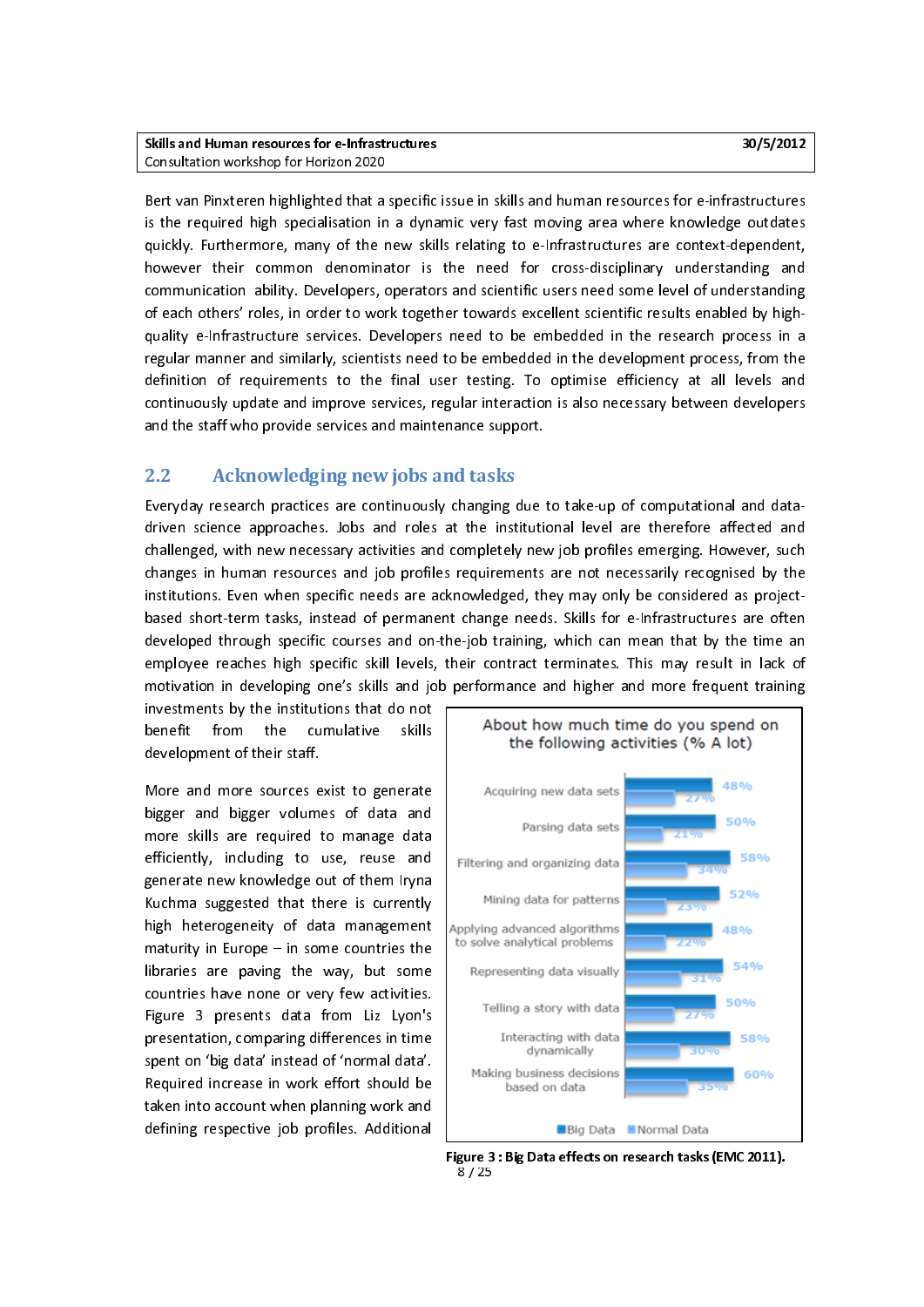| Skills and Human resources for e-Infrastructures | 30/5/2012 |
|--------------------------------------------------|-----------|
| Consultation workshop for Horizon 2020           |           |
|                                                  |           |

roles that emerge to support e-Infrastructures include interaction and engagement with the public, roles that emerge to support a minimization is include interaction and sharing expertise. Figure 4<br>extracted from the presentation of Nuket Yetis summarises the range of technical and non-technical<br>skills, as well as the p extracted from the presentation of Nuket Yetis summarises the range of technical and non-technical<br>skills, as well as the personal qualities needed to respond to the work requirements of e-<br>Infrastructures by 2020. skills, as well as the personal qualities needed to respond to the work requirements of e-<br>Infrastructures by 2020.



 $\overline{\phantom{a}}$ Figure 4: Technical and non-technical skills for e-Infrastructures, based on Henty (2008).

2.3 Effective collaboration and coordination<br>Throughout the workshop, various aspects relating to dispersed developments and lack of Throughout the workshop coordination and harmonization of efforts were emphasized. Ineffective knowledge transfer between<br>existing e-Infrastructures initiatives and projects can lead to unnecessary duplication of efforts a existing e-Infrastructures initiatives and projects can lead to unnecessary duplication of efforts and<br>waste of resources, 'reinventing the wheel'. This applies both to projects focusing on e-<br>Infrastructures development a waste of resources, 'reinventing the wheel'. This applies both to projects focusing on e-<br>Infrastructures development and provision and those providing specific training approaches.

various training errorts relating to e-infrastructures development, operation and scientific usage do Infrastructure development and provision and those provising specific channy approaches.<br>Various training efforts relating to e-Infrastructures development, operation and scientific t<br>exist, and some of them are listed in Exist, and some of them are listed in the Annex of this report. However, the workshop participants<br>Considered that university curricula, short-term courses and online trainings are very diverse and<br>Often developed in isola exister of that university curricula, short-term courses and online trainings are very diverse and<br>often developed in isolation to meet the needs of specific projects. In this dynamically developing<br>area there are no commo often developed in isolation to meet the needs of specific projects. In this dynamically developing<br>area there are no commonly agreed degrees, training contents or even terminologies to enable<br>common recognition of given t area there are no commonly agreed degrees, training contents or even terminologies to enable common recognition of given training. Some training programmes do not provide certificates useful<br>for career development which could be used locally or for facilitating mobility of trained people<br>between institutions or co for career development which could be used locally or for facilitating mobility of trained people<br>between institutions or countries. for career development which could be used locally or for facilitating mobility or facilitating people<br>between institutions or countries.<br>There are currently no effective means to share best practices and training related

There are currently no effective<br>between e-Infrastructures projec between e-Infrastructures projects and institutions at the European or even the national levels.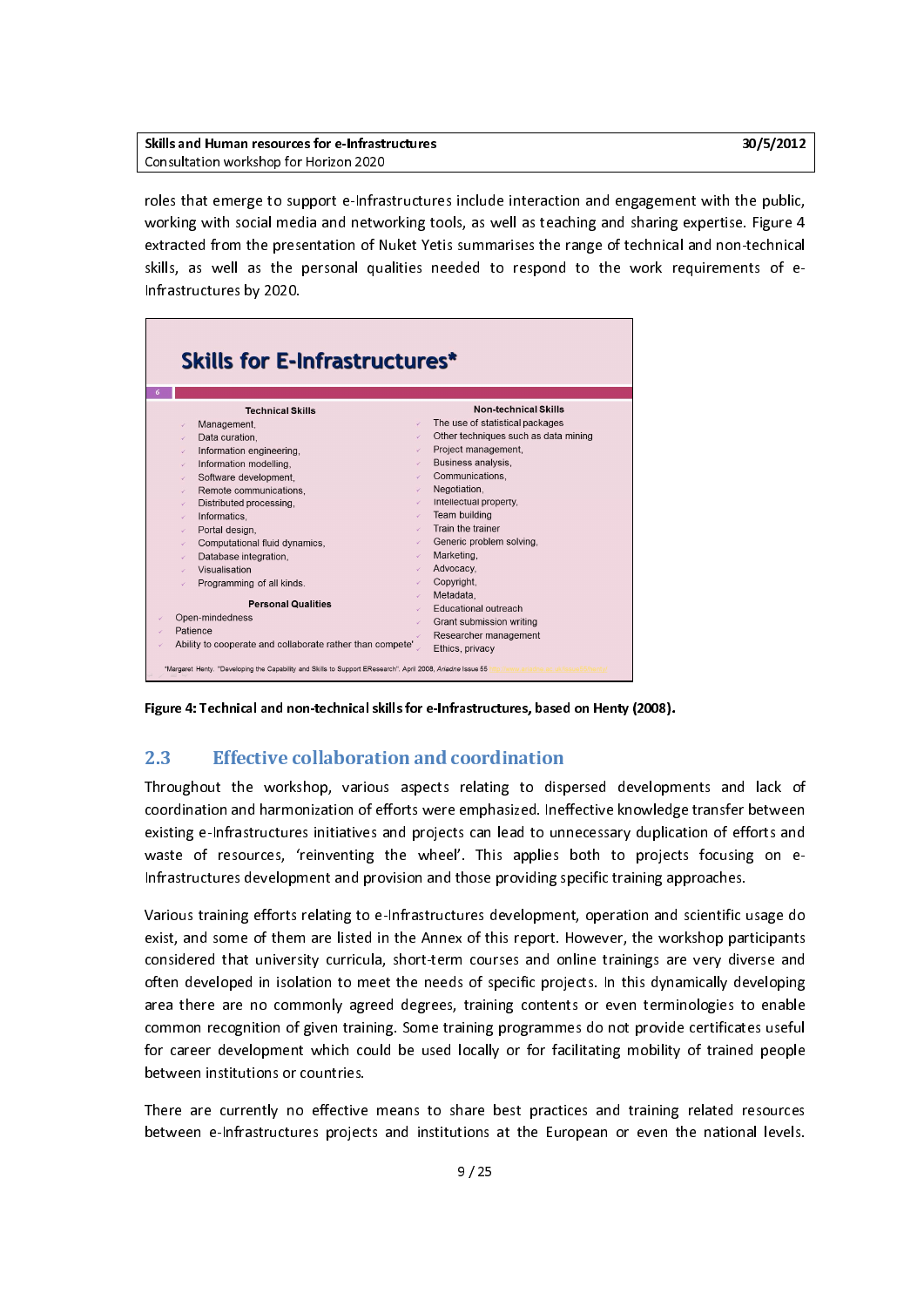Roberto Barbera pointed out this as an important barrier for personnel based at a decentralized, Roberto Barbera permutation and an important barber for personnel barbera at a decentralized,<br>Iocal support node without resources to build their own regularly updated training modules to keep<br>up with fast moving new knowl up with fast moving new knowledge. Similarly, some countries do not have sufficient expertise or<br>funding to provide cutting-edge knowledge resorting to less than optimal training provided by<br>volunteers without specialized funding to provide cutting-edge knowledge resorting to less than optimal training provided by volunteers without specialized engineering or teaching skills. funding to provide cutting to provide cutting to provide to provide resorting-<br>Funding solutions without specialized engineering or teaching skills.<br>Huge heterogeneity in job profiles, roles and responsibilities exist not

volume<br>Huge heterogeneity in job profiles, roles and responsibilities<br>but even across institutions in the same country. For example but even across institutions in the same country. For example, although the 'data scientist' job profile<br>is increasingly recognised as important, there is no common definition. Liz Lyon gave as an example 0 but increasingly recognised as important, there is no common definition. Liz Lyon gave as an example 0<br>Job titles found to describe related roles, including Science Data Librarian, Data Management<br>Librarian, Research Data is increase in the state of the state of the titles found to describe related roles, including Science Data Librarian, Data Management<br>Librarian, Research Data and Digital Curation Officer, Data Curation Librarian, Data Of journal in the search Data and Digital Curation Officer, Data Curation Librarian, Data Officer, Research<br>Data Management etc. Such heterogeneity also applies to career structures across institutions in<br>Europe, and to appro Librarian, Research Data and Digital Curation Currely, Data Curation Digital Curely, Research<br>Data Management etc. Such heterogeneity also applies to career structures across institutions in<br>Europe, and to approaches and i Europe, and to approaches and incentives for professional development. Europe, and to approaches and incentives for professional development.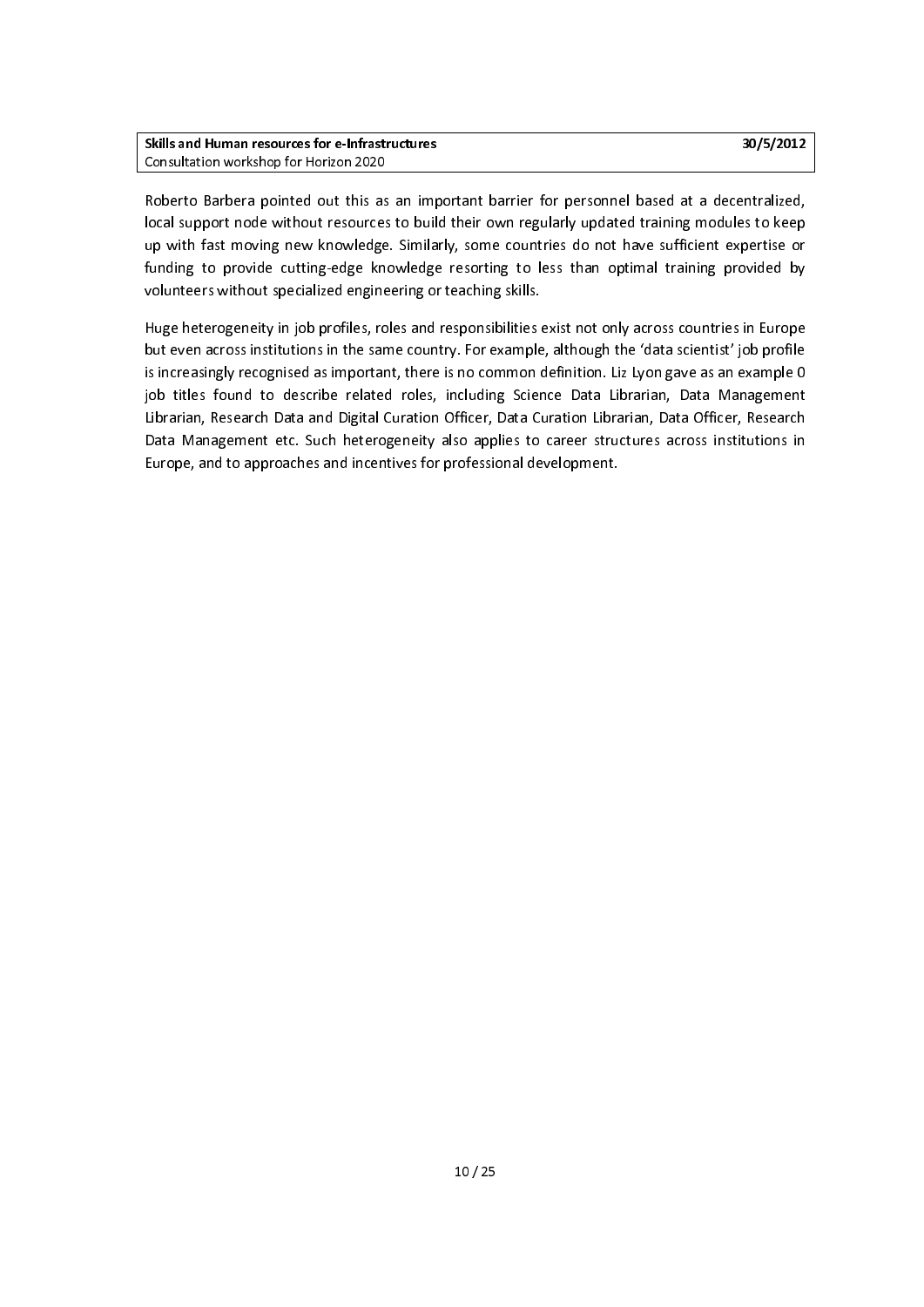#### 3.1 e-Infrastructures development

Context dependent needs for specific skills<br>Several specific skills required for e-Infrastructures development were mentioned during the

consultation. The discussion highlighted that<br>e-Infrastructures should be developed to e-Infrastructures should be developed to<br>address both grand challenges communities<br>and increasingly various long-tail address both grand challenges communities<br>and increasingly various long-tail<br>communities with specific needs. This implies and increasingly various long-tail<br>communities with specific needs. This implies<br>that e-infrastructures developer skills needs communities with specific needs. This implies<br>that e-infrastructures developer skills needs<br>vary from generic software skills to domainthat e-infrastructures developer skills needs<br>vary from generic software skills to domainspecific application developments. The Figure<br>5 from the presentation of Krzysztof Kurowski illustrates the areas for software engineering s<br>S from the presentation of Krzysztof Kurowski<br>Illustrates the areas for software engineering<br>Skills. Andrew Smith suggested that most From the presentation of the presentation of Hustrian Shills.<br>Skills. Andrew Smith suggested that most<br>difficult profiles to find include software interacte in a car contract engineering<br>skills. Andrew Smith suggested that most<br>difficult profiles to find include software<br>developers (java, database developers), difficult profiles to find include software<br>developers (java, database developers), software engineers, data scientists/curators<br>and developers of parallel software code. developers, data scientists/curators<br>and developers of parallel software code.<br>Gabriella Cattaneo presented IDC study and developers of parallel software code.<br>Gabriella Cattaneo presented IDC study<br>results showing needs for parallel software Gabriella Cattaneo presented IDC study<br>
results showing needs for parallel software<br>
skills, and proposed new specific skills needs results showing needs for parallel software<br>skills, and proposed new specific skills needs results in the major terms for parallel socialistics shills needs<br>also rising from the takeup of clouds-based<br>approaches. Participants also discussed the also rising from the takeup of clouds-based<br>approaches. Participants also discussed the<br>need to improve experts' teaching skills to be



Figure 5 : Aspects of software engineering skills needs. NSF Cyberinfrastructure Framework for the 21st Century (CIF21), extended by two components representing Big Science and Long Tail Science Communities (by Krzysztof Kurowski)

approaches. Participants also discussed the law science communities (by Krzysztor Kurows)<br>need to improve experts' teaching skills to be able to teach other e-Infrastructures experts. approaches. Participants and interaction in the metallicity and the need to improve experts' teaching skills to be able to teach oth<br>Skills and practice to communicate with scientific users

The participants agreed that usability, ease of use and also quality and security of e-Infrastructures The improved, together with customized and standardized interfaces, configurations and<br>services to simplify researchers' access to them. Optimally, software developers' skills should be<br>complemented with 'interface develop must be improved, together with customized and stationary interfaces, complemented with 'interface developers' and also with 'scientific awareness' skills to create an understanding of the research fields for which the e-I complemented with 'interface developers' and also with 'scientific awareness' skills to create an<br>understanding of the research fields for which the e-Infrastructures are being developed. There is inderstanding of the research fields for which the e-Infrastructures are being developed. There is<br>"lack of biology-aware computer scientists and of informatics-aware biologists", as put by Andrew<br>Smith. This is a big chal and the researce computer scientists and of informatics-aware biologists", as put by Andrew<br>Smith. This is a big challenge when research is becoming more and more interdisciplinary, cross-<br>Smith. This is a big challenge wh Smith. This is a big challenge when research is becoming more and more interdisciplinary, cross-<br>cutting and collaborative. The lack of understanding, communication and collaborative work<br>between IT professionals and scien research e-Infrastructures to a mere collection of users' requirements rather than following a cutting and collaborative. The later of understanding, communication and conductive workers between IT professionals and scientific users can limit the process followed to design and develop research e-Infrastructures to a between IT professionals and scientific users can limit the process following to design and viseos research e-Infrastructures to a mere collection of users' requirements rather than following a dynamic interactive design m research e-Infrastructures to a mere construction of users to a mere component collection of the distructures<br>Suggested that to prevent building e-Infrastructures that fail to meet users' needs and expectations<br>to solve co suggested that to prevent building e-Infrastructures that fail to meet users' needs and expectations to solve complex problems, potential end-users need to be involved in the design and deployment phases but also in the verification processes that follow, so as to improve future services. phases but also interesting processes that follow, so as to improve function  $11/25$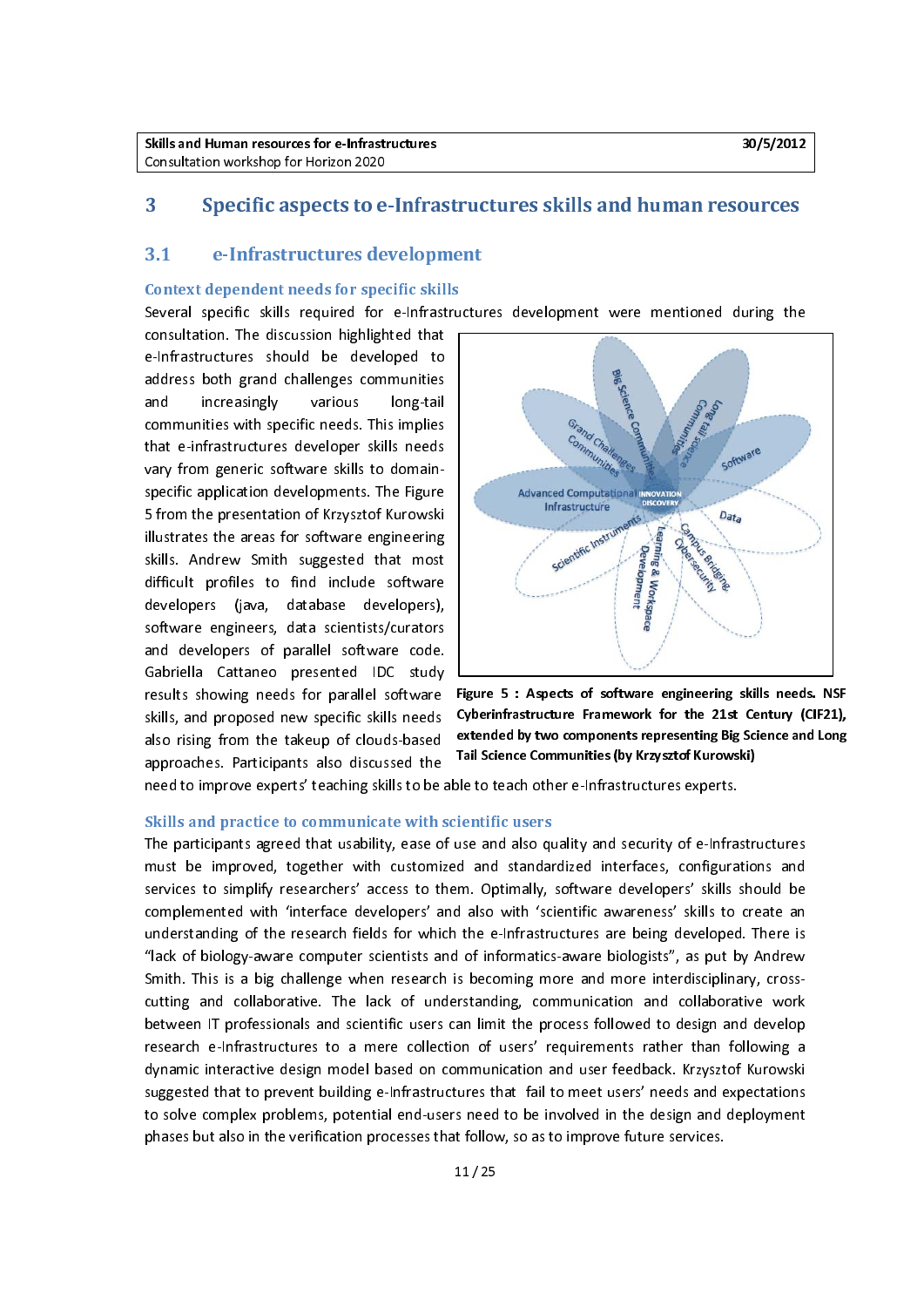#### $3.2$ 3.2 e-Infrastructures service provision

Skills for understanding service context<br>Challenges for e-Infrastructures service provision can relate to insufficient skills in technical aspects such as maintaining and supporting software, providing user support, data processing services and products, but are also related to a lack of general understanding of users' research practices or the bigger picture of e-Infrastructures. Focusing only on specific aspects of e-Infrastructure operation<br>and maintenance without broader view can result in not being able to proactively address risks and<br>improve service provis and maintenance without broader view can result in not being able to proactively address risks and support available on a permanent basis as well as being able to provide customized user trainings improved available on a permanent basis as well as being able to provide customized user trainings<br>(e.g. beginners, intermediate, advanced). Gudmund Host also suggested that green sustainability<br>policies for e-infrastructu e.g. beginners, intermediate, advanced). Gudmund Host also suggested that green sustainability<br>policies for e-infrastructures should be included among the new issues to be considered in training. policies for e-infrastructures should be included among the new issues to be considered in training.

#### Low appreciation of the job profile

There is a general lack of recognition of the contribution of e-infrastructures operators to the overall field of research; as opposed to researchers and even developers, service provision staff rarely get credited, recognized, cited in publications or participate in conferences and trainings. e-Infrastructure service provision does not always get sufficient attention or investment in the credited, recognizations or participate in publications or publications or participate in conferences and training the scientific order training or in the services and training or in the same of this support of e-Infrastru scientific organizations. This may result in unmotivated employees failing to improve services from a<br>'business as usual' mode to excellence and posing a challenge for long-term operation, maintenance<br>and user support of e and user support of e-Infrastructures. The unclear valorisation of this job and recognition of its<br>contribution to research output is also reflected in the unclear career path development for<br>professionals in the area of e contribution to research output is also reflected in the unclear career path development for<br>professionals in the area of e-Infrastructures services. professionals in the area of e-Infrastructures services.<br> **3.3** Scientific usage of e-Infrastructure

# professionals in the area of e-Infrastructures.<br>3.3 Scientific usage of e-Infrastructures

Skills to benefit from the potential of e-Infrastructures<br>Pekka Manninen categorised the skills needs for researchers in academia and industry into domainspecific, general methodologies and transferable skills (Figure 6), all of which have links to easpects such as high performance computing, cloud-supported research and in silico simulations.<br>Andrew Smith highlighted that scientists may also feel under-qualified to make the most of publicly<br>available data. Systematic aspects such as high performance computing, cloud-supported research and in silico simulations. Andrew Smith highlighted that scientists may also feel under-qualified to make the most of publicly available data. Systematic and standardized training for using e-science methods and tools is typically<br>Andrew Scientists may also further enhanced by the fluidity of the technical landscape which requires that<br>Scientists available data. Systematic and standardized training for using e-science methods and tools is typically and available. This is further enhanced by the fluidity of the technical landscape which requires that<br>Scientists need to invest time and effort during their whole career to keep themselves updated with<br>The developments. H scientists need to invest time and effort during their whole career to keep themselves updated with<br>new developments. However, it was highlighted in the discussions that although technical skills are<br>currently needed by re schiption of the discussions that although technical skills are<br>invertily needed by researchers to be able to efficiently use e-science approaches, more important is<br>their capability for computational thinking and understa new developments. However, it was highlighted in the discussions that although technical shift currently needed by researchers to be able to efficiently use e-science approaches, more important is<br>their capability for comp currently in their capability for computational thinking and understanding the potential of e-Infrastructures for<br>their specific field of research. Roberto Barbera introduced Science Gateways as a user-friendly<br>their speci their specific field of research. Roberto Barbera introduced Science Gateways as a user-friendly<br>approach that put users at the centre and in control of e-infrastructures, highlighting the need to<br>develop new dissemination their specific field of research. Roberto Barbera introduced Science Science, highlighting the need to develop new dissemination and training formats to progress with e-science takeup. develop new dissemination and training formats to progress with e-science takeup.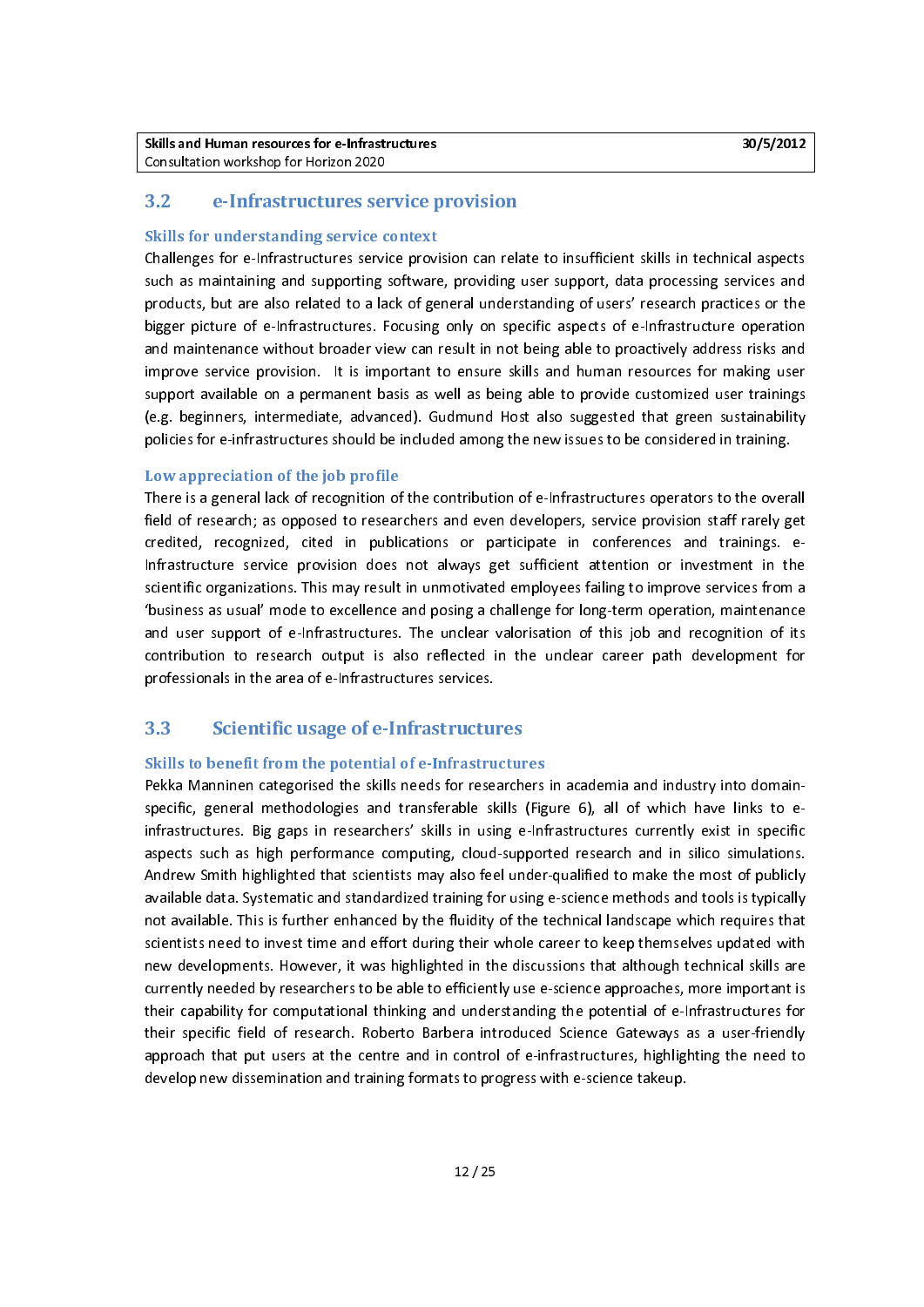Skills and Human resources for e-Infrastructures 30/5/2012 and Human resources 30/5/2012 Consultation workshop for Horizon 2020



Figure 6: Skill-sets and capabilities required for the industry and the academia by 2020 (Pekka Manninen).

**Embracing open e-science culture**<br>The share of e-Infrastructures' users is currently relatively small, especially among the social sciences The share of e-Infrastructure is currently relatively small, provide the social communities, due not only to the technical challenges posed by e-Infrastructures but also to a general lack of awareness of e-Infrastructures eneral lack of awareness of e-Infrastructures capabilities to transform and benefit everyday<br>research practice. Furthermore, many of the e-Infrastructures aim at supporting collaborative<br>research approaches which rely on o research practice. Furthermore, many of the e-Infrastructures aim at supporting collaborative<br>research approaches which rely on opening and sharing one's research data and participating in research approaches which rely on opening and sharing one's research data and participating in<br>
ritual collaborations. This requires a cultural change for scientific disciplines and research practices<br>
where only final res research approaches which approaches which relies with relations and research practices<br>where only final results have been published in journals, without openness during the research<br>process. The lack of exposure of scient where only final results have been published in journals, without openness during the research process. The lack of exposure of scientists to e-Science practices often leads to misperceptions and prejudice, perceptions about their technical difficulties, fears about security and cyber-attacks, concerns about IPR issues and future use of data by others, further hindering their uptake, as discussed by Nuket Yetis. concerns about IPR issues and future use of data by others, further hindering their uptake, as concerns about IPR is the future use of data by others, future intering the uptake, as<br>discussed by Nuket Yetis.<br>2.4 Changes in research institutions.

# discussed by Nuket Yetis.<br>
3.4 Changes in research institutions

Need for institutional leadership<br>Big data science and related e-Infrastructures are bringing forward several issues requiring action on Big data science and a data the level of research institutions. Institutions need to transform organizational practices and adapt<br>The science and respond to the emerging needs of the e-science context and optimally manage themselves to respond to the emerging needs of the e-science context and optimally manage time<br>and resources for all staff. New questions have emerged regarding research data, including access,<br>use and reuse, storage, shar and resources for all staff. New questions have emerged regarding research data, including access,<br>use and reuse, storage, sharing, ethical issues, IPR, annotations and metadata. Many institutions and reuse, storage, sharing, ethical issues, IPR, annotations and metadata. Many institutions<br>follow their usual decision-making mechanisms which may result into sometimes implicit, sometimes<br>explicit policies, differing b Follow their usual decision-making mechanisms which may result into sometimes implicit, sometimes<br>explicit policies, differing between different institutions and even between departments in the same<br>institution. This can r explicit policies, differing between different institutions and even between departments in the same<br>institution. This can result into uncoordinated, uneven progress and non-interoperable solutions, institution. This can result into uncoordinated, uneven progress and non-interoperable solutions,<br>thereby hindering national and European-wide development in e-Science. Participants agreed that thereby hindering national and European-wide development in e-Science. Participants agreed that<br> $13/25$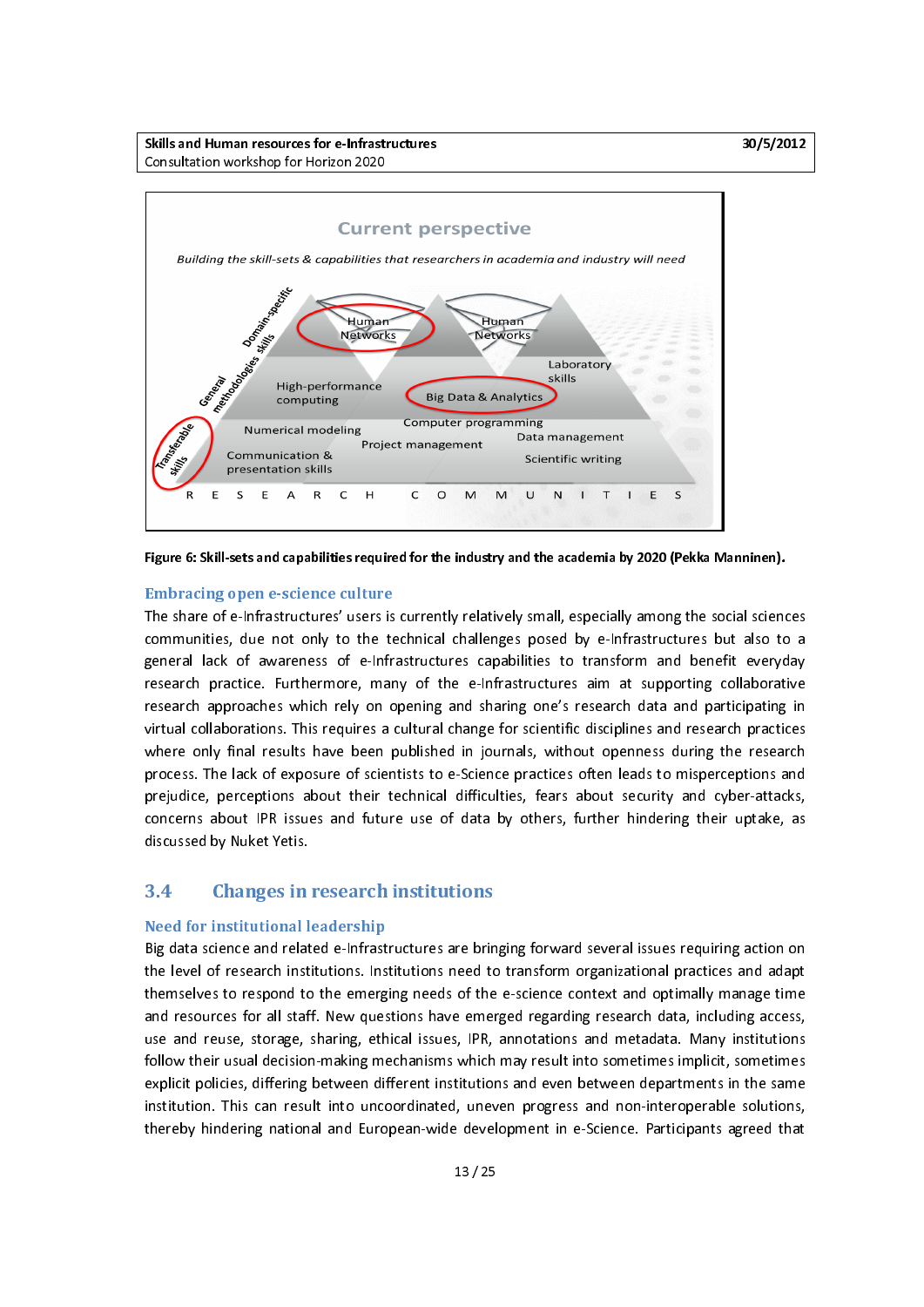| <b>Skills and Human resources for e-Infrastructures</b> |  |  |
|---------------------------------------------------------|--|--|
| Consultation workshop for Horizon 2020                  |  |  |
|                                                         |  |  |

there is a need to coordinate existing policies at the institutional levels, and align these to the there is a need to continue the institutional and European levels.<br>
Need to support professional development

## Need to support professional development

national and European Institutions need to pay spect<br>Institutions need to pay spect Institution and the scientific landscape and create long-term perspectives for jobs and professional<br>Institution to any institutions measure scientific excellence through traditional peer-reviewed<br>Interations as the main i the changes in the scientific landscape and create long-term perspectives for jobs and processional<br>development. Many institutions measure scientific excellence through traditional peer-reviewed<br>publications as the main in developers and operators do not necessarily participate in publications despite their very important<br>developers and operators do not necessarily participate in publications despite their very important<br>contributions to the developers and operators do not necessarily participate in publications despite their very important<br>contributions to the scientific output. Workshop discussions highlighted that incentive systems<br>should take into account contributions to the scientific output. Workshop discussions highlighted that incentive systems contributions and take into account different types of job contributions and trainings and should enable<br>Appreciation and meaningful career development for all actors, not only traditional researchers. As<br>Suggested by Pete appreciation and meaningful career development for all actors, not only traditional researchers. As<br>suggested by Peter Wittenburg, also administrative regulations and procedures can also pose<br>challenges in Human Resources suggested by Peter Wittenburg, also administrative regulations and procedures can also pose<br>challenges in Human Resources management for e-Infrastructures. Institutional, national or funding suggested by Challenges in Human Resources management for e-Infrastructures. Institutional, national or funding<br>Interaction rules for contract durations, recruitment procedures, and renewal of contracts, salaries<br>Interacti organisation rules for contract durations, recruitment procedures, and renewal of contracts, salaries<br>and number of reportable working hours per day that can be claimed for costs can challenge the<br>emerged needs to organize and number of reportable working hours per day that can be claimed for costs can challenge the emerged needs to organize human resources in the most efficient manner in order to be competitive. emerged needs to organize human resources in the most efficient manner in order to be emerged needs to organize human resources in the most efficient manner in order to be<br>competitive.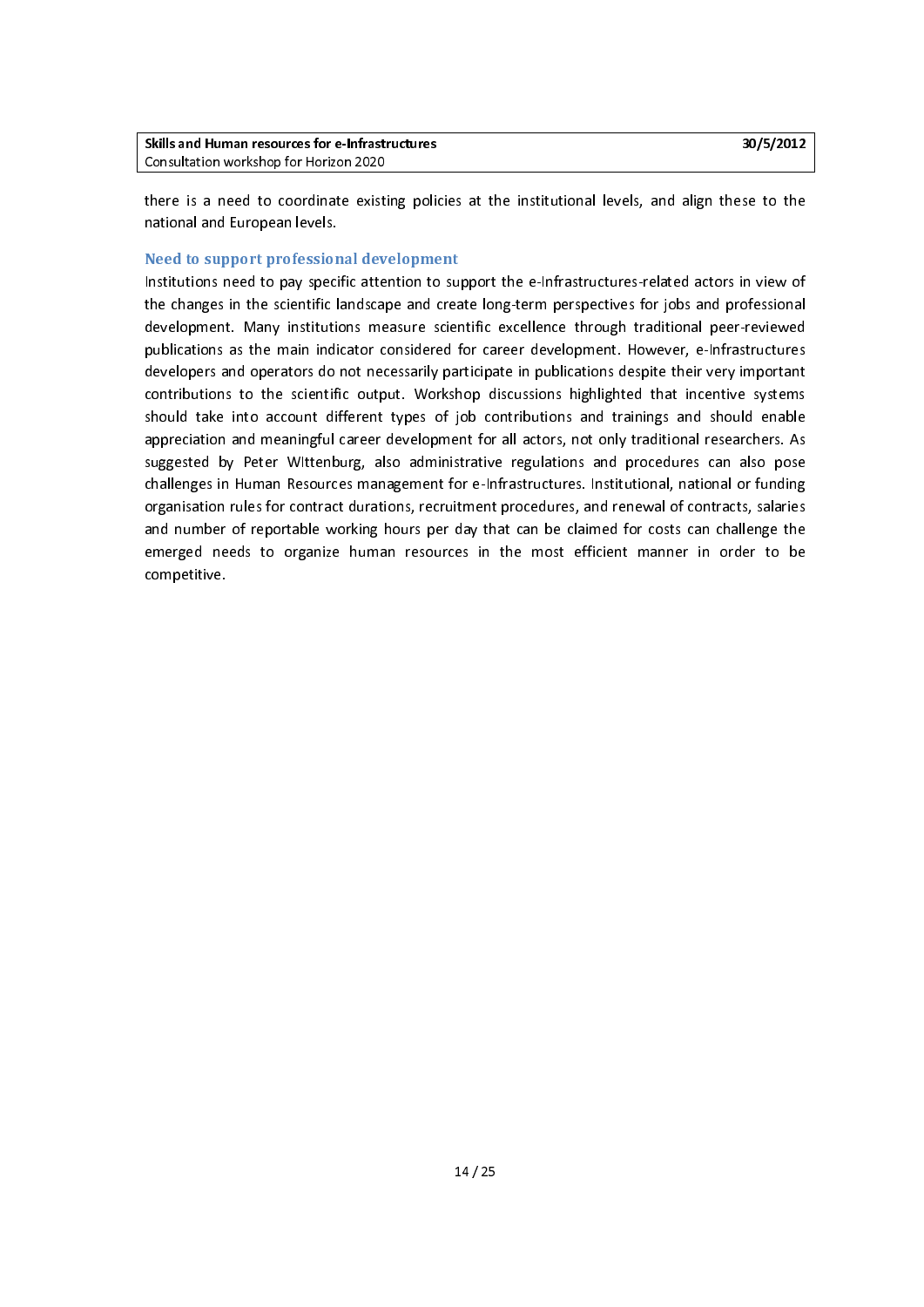## 4 Suggested developments

Better understanding of the problem and current status<br>The main difficulties in supporting skills and human resources for e-Infrastructures relate to the emergence of a data-driven science paradigm and the recently increased importance and contribution to science of developers and service providers. The overall landscape of the problem<br>and scale of supply and demand of the human resources needs is not yet fully clear. Mapping of<br>roles, job titles and respect and scale of supply and demand of the human resources needs is not yet fully clear. Mapping of roles, job titles and respective tasks with the aim to reach common definitions of job profiles was suggested as a means to dra and scales in the supplying to learn the supplying to the supplying the supplying of the supplying variant supplying supplying supplying supplying supplying supplying supplying supplying supplying supplying supplying the h roles, job times and respective tasks with the aim to reach common definitions of job promon definitions suggested as a means to draw a picture of the current and future needs of human resources relating<br>to e-Infrastructur suggested as a mean as a mean as a mean and to e-infrastructures. This should include mapping the number of current professionals but also future<br>Suggested that clarifying relations of the current sections of the clarifyin scenarios for increased demand. Gudmund Host suggested that clarifying roles and responsibilities<br>and harmonizing terminology through common job descriptions with required skills will help improve and harmonizing terminology through common job descriptions with required skills will help improve<br>recognition of new professions emerging in their own right, such as the ones of data scientists and<br>data librarians. Establ recognition of new professions emerging in their own right, such as the ones of data scientists and<br>data librarians. Establishing common job descriptions will also support developing respective<br>education and training appro data librarians. Establishing common job descriptions will also support developing respective<br>education and training approaches and harmonise human resources policies at the institutional, national and European levels. This mapping and forecasting effort should consider respective efforts educational and European levels. This mapping and forecasting effort should consider respective efforts<br>and European level frameworks on ICT industry, such as the European e-competence framework, in<br>order to observe synerg national and European level frameworks on ICT industry, such as the European e-competence framework, in order to observe synergies and compatibilities. order to observe synergies and compatibilities.

#### Recognition of new jobs and careers

e-infrastructures development and service provision effort needs to be better recognized and valued for their contribution to the modern science. New job profiles need to be created and their importance should be made visible through permanent positions, recognition in institutions and open science merits. These novelties will need to be conceptualized, designed, and new salary scales and career paths will need open science merits. These novelties will need to be conceptualized, designed, and new salary scales and career paths will need to be envisioned and respective costs invested. In research communities,<br>
these actors should be recognized as part of contributing team members, career paths with<br>
envisioned promotions and pers these actors should be recognized as part of contributing team members, career paths with<br>envisioned promotions and personal evolution should be developed and general public awareness<br>should be improved. Becoming recognize these actors in the recognized as a contributor should be developed and general public awareness<br>should be improved. Becoming recognized as a contributor and part of a scientific team will help<br>boost motivation to develop

boost motivation to develop in the<br>profession, and attract new people<br>and students to the jobs. This should and students to the jobs. This should<br>be supported through top-down<br>actions and at the same time be supported through top-down<br>actions and at the same time<br>encouraged through bottom-up actions and at the same time<br>encouraged through bottom-up<br>means which enable current and encouraged through bottom-up<br>means which enable current and<br>future developers, operators and means which enable current and<br>future developers, operators and<br>usersfrom-different-scientific-fields-to future developers, operators and<br>users from different scientific fields to<br>interact, learn and innovate with each users from different scientific fields to<br>interact, learn and innovate with each<br>other, with an open and collaborative Interact, learn and innovate with each<br>other, with an open and collaborative<br>mindset. Importance of these new other, with an open and collaborative<br>mindset. Importance of these new<br>jobs and roles has been highlighted mindset. Importance of these new<br>jobs and roles has been highlighted<br>e.g. in the UK, as pointed out by in the matrice of these new jobs and roles has been highlighted<br>e.g. in the UK, as pointed out by<br>Torsten Reimer (Figure 7). e.<br>g. in the UK , as pointed out by<br>Torsten Reimer (Figure 7). Torsten Reimer (Figure 7).



Tigure 7: Importance of new job profiles highlighted in the OK e-<br>Infrastructure vision (Torsten Reimer) Infrastructure vision (Torsten Reimer)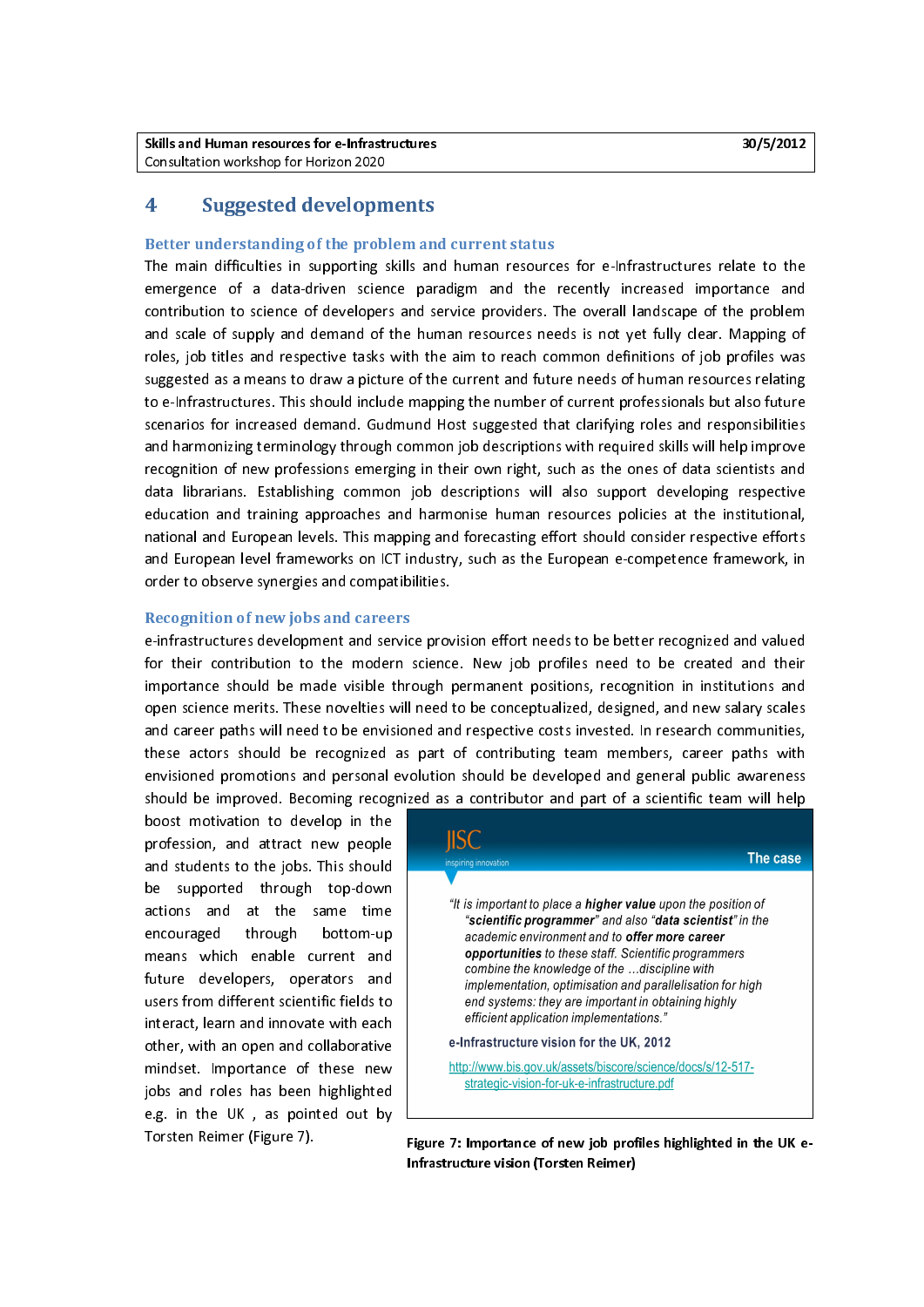#### j Supporting Education and Training development

It was strongly highlighted that more funding and effort should be allocated for innovating existing<br>training schemes and developing new ones. Gudmund Host suggested also that specific investments<br>should be targeted to doc development of ERA's capacity in this field. e-Competencies must go beyond ICT skills and trainings showlopment of ERA's capacity in this field. e-Competencies must go beyond ICT skills and trainings<br>should be take for the training of the fundance of the future of the future of the future of the entire<br>chain of e-Infrast development of ERA's capacity in this field. The peripertative must go beyond to this training-<br>need to respond to this trend, stimulating the demand for e-Infrastructures. All actors in the entire<br>chain of e-Infrastructur chain of e-Infrastructures should acquire a certain level of understanding about technology,<br>infrastructure and research processes across disciplines to be able to identify innovation chain of e-Infrastructure and research processes across disciplines to be able to identify innovation<br>Infrastructure and research processes across disciplines to be able to identify innovation<br>International computer and te opportunities. Cross-disciplinary curricula and training modules combining technological and<br>scientific expertise should be encouraged -- E&T strategies should target both students in computer<br>science (for in-depth operati oportuities. Cross-disclusive in the encouraged -- E&T strategies should target both students in computer<br>Science (for in-depth operational knowledge of e-infrastructure) and students in other disciplines (to<br>use e-infrast science (for in-depth operational knowledge of e-infrastructure) and students in other disciplines (to<br>use e-infrastructure to enhance their research or work capabilities). New professional curricula need<br>to be developed t science (for in-depth operational misinging of e-infinitence of your conduction of mising particle (for the infrastructure to enhance their research or work capabilities). New professional curricula need<br>to be developed to use e-infrastructure to enhance their research or their expansively their precedition and their research of the<br>should reflect the dynamic nature of e-science and e-infrastructures by being flexibly complemented<br>with cours to be developed to be developed to the dynamic nature of e-science and e-Infrastructures by being flexibly complemented<br>to be developments. Bert with courses provided by experienced practitioners on the latest technologica with courses provided by experienced practitioners on the latest technological developments. Bert<br>Van Pinxteren highlighted that learning should be lifelong, multi-channel, adapted to users' level,<br>combining on-the-job tra Wan Pinxteren highlighted that learning should be lifelong, multi-channel, adapted to users' level,<br>combining on-the-job training with short intensive courses and complemented with professional<br>exchanges including with the Combining on-the-job training with short intensive courses and complemented with professional exchanges including with the industry. All trainings should provide certificates for the participants<br>and be systematically asse exchanges including with the industry. All trainings should provide certificates for the participants<br>and be systematically assessed for quality to identify best strategies and content. and be systematically assessed for quality to identify best strategies and content.

#### Certification and accreditation for e-Infrastructures training

The discussions highlighted the need to develop standardized training contents, especially on standards and interoperability of e-Infrastructures in order to provide coherent training at the<br>European scale. A jointly agreed scheme should be developed to accredit and certify e-<br>Infrastructures related trainings so t standards and interoperating, or e-Infrastructure in order to provide controlling at the<br>European scale. A jointly agreed scheme should be developed to accredit and certify e-<br>Infrastructures related trainings so that cour the mobility of scientific and technical staff and help share high-quality training materials and Infracknowledged by different actors, including both learners and institutions. This would contribute to<br>Infrastructure mobility of scientific and technical staff and help share high-quality training materials and<br>Integram acknowledged by different actors, including both learners and institutions in the mobility of scientific and technical staff and help share high-quality training materials and programmes. This certification scheme should b programmes. This certification scheme should be developed in multi-stakeholder partnerships with<br>actors from the academia and the industry. This work should take into account relevant efforts, such<br>as the EU e-skills strat actors from the academia and the industry. This work should take into account relevant efforts, such<br>as the EU e-skills strategy (http://ec.europa.eu/enterprise/sectors/ict/e-skills/index en.htm) and e-<br>competences (http:/ as the EU e-skills strategy (http://ec.europa.eu/enterprise/sectors/ict/e-skills/index en.htm) and e-<br>competences (http://www.ecompetences.eu) with already established frameworks and multi-<br>stakeholder collaboration with c as the EU e-skills strategy (http://ec.europa.europa.europa.europa.europa.europa.europa.europa.europa.europa.e<br>service providers' skills at the international level and advance their careers. envice providers' skills at the international level and advance their careers.<br>Open collaborative repository of resources and best practices

#### Open collaborative repository of resources and best practices

Participants agreed that sharing trainings and resources at the European level is essential for effectively building capacity for e-Infrastructures. Existing courses and summer schools across Europe<br>from undergraduate to PhD levels (e.g. EGI Training Marketplace, PRACE and EUDAT) need to be mapped out in order to make existing good quality training for e-Infrastructures actors visible. Open, from undergraduate to PhD levels (e.g. EGI Training Marketplace, Prace and EUDAT) need to an<br>mapped out in order to make existing good quality training for e-Infrastructures actors visible. Open,<br>accessible repositories wh mapped out in order to make existing good quality training for a minimum actor control conduction processible<br>annotations for excellence and descriptions of trainings will improve overall coordination and sharing<br>of resour annotations for excellence and descriptions of trainings will improve overall coordination and sharing<br>of resources. Iryna Kuchma also suggested exploring possibilities for collaboration with the UNESCO<br>Open Educational Re of resources. Iryna Kuchma also suggested exploring possibilities for collaboration with the UNESCO<br>Open Educational Resources platform. As a continuous effort, systematic collection of best practices<br>16/25 Open Educational Resources platform. As a continuous effort, systematic collection of best practices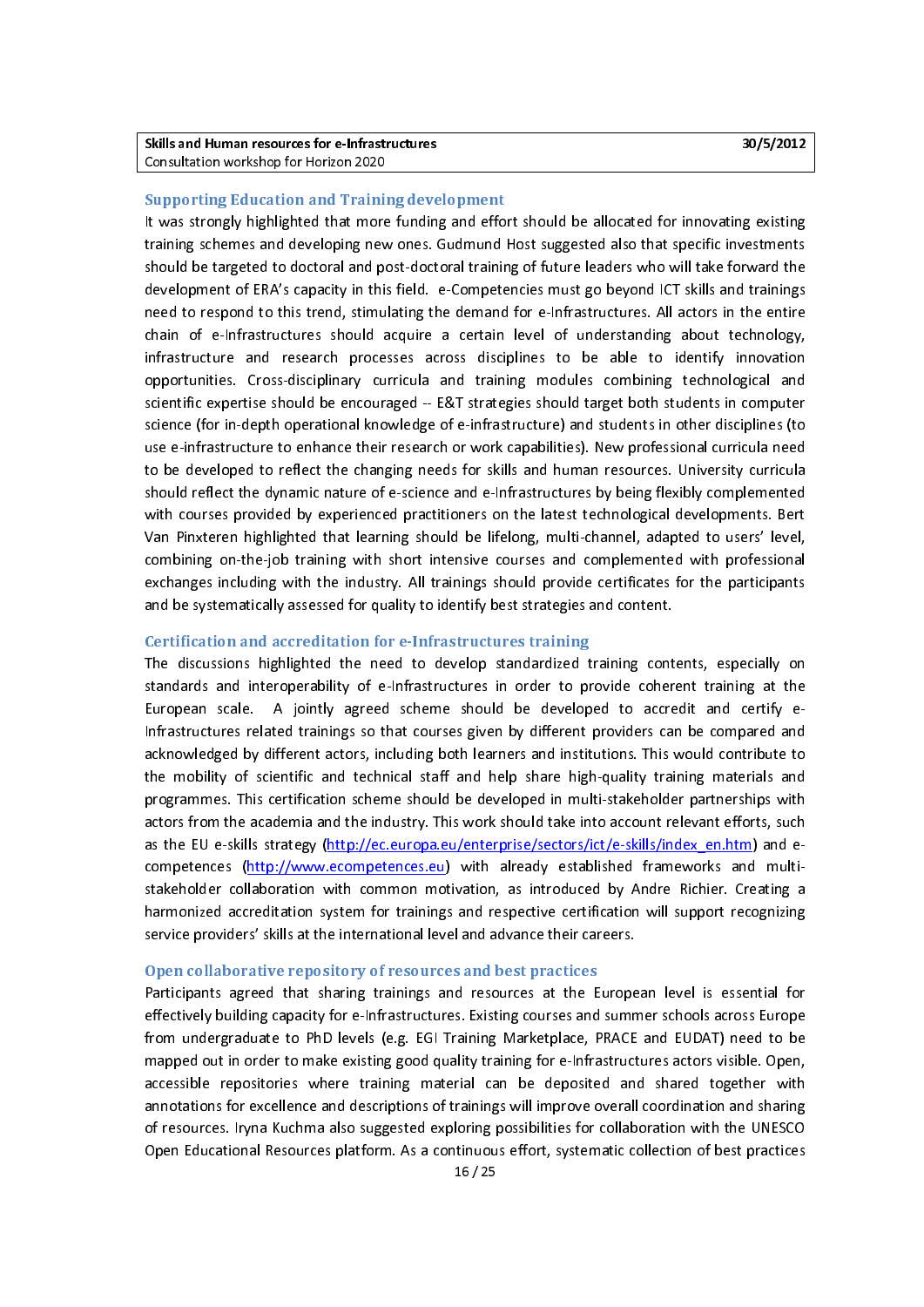from e-Infrastructures projects should be facilitated in order to promote knowledge transfer from e-Infrastructures projects shown as instituted in order to promote incomenge transference<br>Information of relevant tools for e-science take-up and management should also be gathered, such<br>as DCC Data Management Plannin Information of relevant tools for e-science take-up and management should also be gathered, such<br>In DCC Data Management Planning Tool (DMP Online) to support users in developing research data<br>In anagement, PURE Research In as DCC Data Management Planning Tool (DMP Online) to support users in developing research data management, PURE Research Information System to allow management of research funds and link to publications and data, as well as user-friendly science gateways.

#### Incentives and support for on-the-job learning

Lifelong learning must be supported to allow e-Infrastructures developers, operators and other personnel to constantly remain up-to-date on the state-of-the-art. Therefore, even experienced staff<br>should be encouraged and rewarded to follow trainings to optimize their skills or acquire new ones in<br>enterprise architec should be encouraged and rewarded to follow trainings to optimize their skills or acquire new ones in shorterprise architecture, strategy and innovation, a practice that needs to be supported by respective<br>supervisors. Career paths need to give the opportunity to developers to envision their professional<br>development and sa enterprisors. Career paths need to give the opportunity to developers to envision their professional<br>development and satisfy their aspirations, creating an environment conducive for outstanding<br>performance for e-Infrastruc supervisors. Care in the original of the original of the original development conducive for outstanding<br>interformance for e-infrastructures. Offering variations in their everyday work routines, such as<br>exchanges with other performance for e-Infrastructures. Offering variations in their everyday work routines, such as<br>exchanges with other groups, challenging situations offering the opportunity to innovate,<br>professional flexibility and suffici performances with other groups, challenging situations offering the opportunity to innovate,<br>professional flexibility and sufficient salaries should contribute in sustaining employees' motivation<br>to 'invest' in their iob. examinges with state groups, challenging situations of the opportunity to innovate,<br>professional flexibility and sufficient salaries should contribute in sustaining employees' motivation<br>to 'invest' in their job. Peter Wit to 'invest' in their job. Peter Wittenburg suggested RAMIRI/CLARA type of education, exchange and<br>hosting program with hands-on courses and forums for concept, solution and code debates with guidance by proven seniors. Specific funding should be allocated to organize skills' building upgrades andance by proven seniors. Specific funding should be allocated to organize skills' building upgrades<br>1997 with short intensive courses on technological evolutions by highly specialised experts. Staff<br>1997 exchanges, hoste guith short intensive courses on technological evolutions by highly specialised experts. Staff<br>exchanges, hosted placements and secondments between various e-Infrastructure operators,<br>research communities but also between exchanges, hosted placements and secondments between various e-Infrastructure operators,<br>research communities but also between the academic field and industry at the European level should<br>also be facilitated as additional examinges, hosted placements and secondments activistic plancements of personal,<br>research communities but also between the academic field and industry at the European level should<br>also be facilitated as additional training also be facilitated as additional training patterns. It was also suggested to set up a pool of specialised<br>experts to teach other experts in a collaborative manner across Europe and fill in national gaps. also be facilitated as additional training patterns. It was also suggested to set up a pool of specialistic<br>experts to teach other experts in a collaborative manner across Europe and fill in national gaps.<br>Institutional an

#### Institutional and European strategies

It was considered important to have a shared vision, based on solid statistical evidence on supply and It was considered important to have a shared vision, success the considered in supply, and<br>It demand and agree on a common agenda for actions (including a roadmap) by all stakeholders.<br>It coordinating bodies, task groups, depending bodies, task groups, for a and policy think tanks need to be set up with the aim to create<br>the required leading force, policies and advocacy at national levels. The discussions highlighted the<br>need to develop ins Coordination of the groups, for a line policy in the model of the required leading force, policies and advocacy at national levels. The discussions highlighted the need to develop institution-wide policies relating to e-In the read to develop institution-wide policies relating to e-Infrastructures and data-driven science, which<br>the required visit in advocate with national and European developments in the process. Through coherent<br>institution metal developments in the process. Through coherent<br>Institutional strategies for research and data management and collaboration among the various<br>Institutional strategies for research and data management and collaboration institutional strategies for research and data management and collaboration among the various<br>stakeholders concerned, the institutions can systematically steward research projects in their<br>scientific, technical and human r institutions concerned, the institutions can systematically steward research projects in their<br>institutional scientific, technical and human resources planning for e-Infrastructures. This would ensure<br>inderstanding of the scientific, technical and human resources planning for e-Infrastructures. This would ensure<br>understanding of the importance of research e-Infrastructures and help allocate required resources<br>for training and job profiles. Inderstanding of the importance of research e-Infrastructures and help allocate required resources<br>For training and job profiles. Leadership is required by the EC so that member states align towards<br>The common goals. Condi Interactionary of the importance of research e-infrastructures and hoppens are presented to training and job profiles. Leadership is required by the EC so that member states align towards<br>the common goals. Conditional fund for training and job promote conducting to required by the EC solid member states angle commons goals. Conditional funding was suggested as a measure to ensure compliance of infrastructures with standards towards the visio infrastructures with standards towards the vision for a pan-European research infrastructure, open<br>science and demand for transparency. EPSRC (Engineering and Physical Sciences Research Council)<br>provides a good practice ex science and demand for transparency. EPSRC (Engineering and Physical Sciences Research Council) provides a good practice example in the UK by having requested the institutions it funds to develop a<br>roadmap that aligns their policies and processes with EPSRC's expectations by May 2012 and to be<br>fully compliant by 2015 provides a good practice example in the UK by having requested the institution funds to develop a<br>roadmap that aligns their policies and processes with EPSRC's expectations by May 2012 and to be<br> $17/25$ Fully compliant by 2015.<br>
aligns the expectation of the processes with EPSRC's expectations by  $\frac{17}{25}$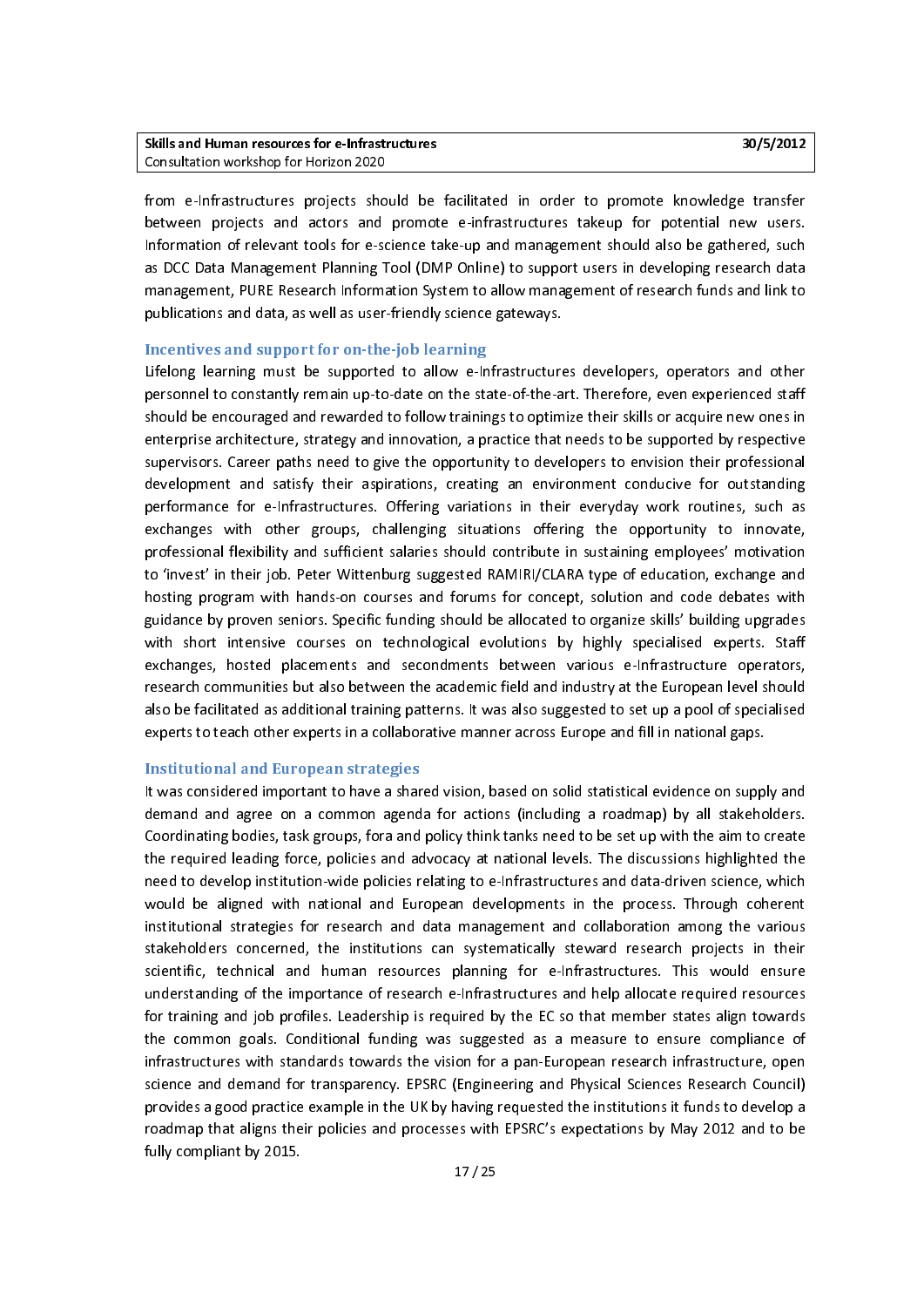## Awareness raising and early engagement

Starting to stimulate attraction to e-Science from an early age is necessary to create a critical mass of future experts and e-Scientists in Europe. Computational thinking and data management considerations should become p national ministries of education. Specific courses relating to e-science and e-Infrastructures could be national ministries of education. Specific courses relating to e-science and e-Infrastructures could be<br>promoted and teachers could be used as multipliers following e.g. the lessons learnt from 'Simulated<br>Worlds' project p national ministries of entertation. Specific courses relating to a section of entertation is connected and the<br>Morlds' project presented by Ruediger Berlich, with experience of teachers dedicated and willing to<br>Work as "HP Worlds' project presented by Ruediger Berlich, with experience of teachers dedicated and willing to<br>work as "HPC ambassadors". It was suggested to consider utilising highly-skilled, recognized and Work as "HPC ambassadors". It was suggested to consider utilising highly-skilled, recognized and<br>Influential enthusiasts with excellent communication skills and experience using e-Infrastructures' to<br>act as 'champions' as influential enthusiasts with excellent communication skills and experience using e-Infrastructures' to<br>act as 'champions' as done e.g. in the SeIUCCR project mentioned by Claire Devereux, in order to<br>improve the awareness act as 'champions' as done e.g. in the SeIUCCR project mentioned by Claire Devereux, in order to<br>improve the awareness of e-infrastructures. Providing real-life examples of how e-infrastructures<br>can support and transform e improve the awareness of e-infrastructures. Providing real-life examples of how e-infrastructures improve the antitivity of e-infrastructures of examples of them paintiples of can support and transform every research practice and help discover new knowledge in all fields of science is necessary to convince funding bodi support and transform every research practice and help discover new intervery in all fields of<br>science is necessary to convince funding bodies, policy makers and potential users into further<br>exploring how e-Infrastructures exploring how e-Infrastructures could benefit them.<br>
Supporting communities for e-Infrastructures exploring how e-Infrastructures could benefit them.<br> **Supporting communities for e-Infrastructures**<br>
Constant interaction and co-evolution is necessary among people working with e-Infrastructures to

ensure their best design, operation and usage. Specific investments and efforts are required to<br>organize interdisciplinary collaboration and coordination. Through education and supported by the ensure then there are, on permanent and usage. Specific inversions and survey are required by the required leadership and policies, it is important to build a culture of openness and communication within and across researc organize interaction primary collaboration and continuation interaction and communication<br>required leadership and policies, it is important to build a culture of openness and communication<br>within and across research teams within and across research teams actors. Furthermore, institutions should create and support fora,<br>professional networks and communities of practice in order to enable e-Infrastructures developers, professional networks and communities of practice in order to enable e-Infrastructures developers,<br>operators and users to interact, share practices and ideas, and to learn from each other at the<br>national, European and inte processional networks and communities of practice in order to enable e-infrastructures developers,<br>operators and users to international levels. Such communities for interaction and innovation at the<br>national, European and operators and interactional levels. Such communities for interaction and innovation at the<br>national, European and international levels can help prevent duplication of efforts and enhance<br>knowledge exchange and pioneer e-In national, European and international levels can help prevent duplication of efforts and enhance<br>Knowledge exchange and pioneer e-Infrastructures. The DevCSI (Developer Community Supporting<br>Innovation) presented by Torsten knowledge exchange and pioneer e-Infrastructures. The DevCSI (Developer Community Supporting<br>Innovation) presented by Torsten Reimer and the WENMR project presented by Claire Devereux<br>consist of two positive examples of co Innovation) presented by Torsten Reimer and the WENMR project presented by Claire Devereux consist of two positive examples of community platforms and engagement.

#### Encouraging collaborative e-science mindset

Trainings should not only focus on acquiring technical knowledge and skills but also aim to challenge and improve mindsets towards open and collaborative practices. A mindset for open e-science culture should be instilled in scientists of all disciplines early on through education and training -culture should be instilled in scientists of all disciplines early on through education and training --<br>use, reuse and innovate as formulated by David de Roure. David Gauckler highlighted the need to<br>encourage digital rese use, reuse and innovate as formulated by David de Roure. David Gauckler highlighted the need to<br>encourage digital research culture which efficiently benefits from the digital media for<br>communication and collaboration. Open encourage digital research culture which efficiently benefits from the digital media for<br>communication and collaboration. Open science culture includes communication and collaboration communication and collaboration. Open science culture includes communication and collaboration<br>with other scientific actors and also with society, as well as sharing resources and best practices for<br>the benefit of the comm with other scientific actors and also with society, as well as sharing resources and best practices for<br>the benefit of the community. The objective should be to get the traditional boundaries out the way<br>around disciplines the benefit of the community. The objective should be to get the traditional boundaries out the way<br>around disciplines, companies, machines, ages, citizens, etc. This could be supported by providing the benefit of the community. The objective should be supported by providing<br>around disciplines, companies, machines, ages, citizens, etc. This could be supported by providing<br>good examples and integrating them into traini around disciplines, companies, machines, ages, charactly contributed be supported by providing<br>good examples and integrating them into training and education, considering adequate IPR and<br>licensing schemes on all forms and licensing schemes on all forms and stages of data (from raw to processed). This requires inaugurating new reputation and incentive structures by funders and research organisations, rewarding and encouraging scientists to share and collaborate.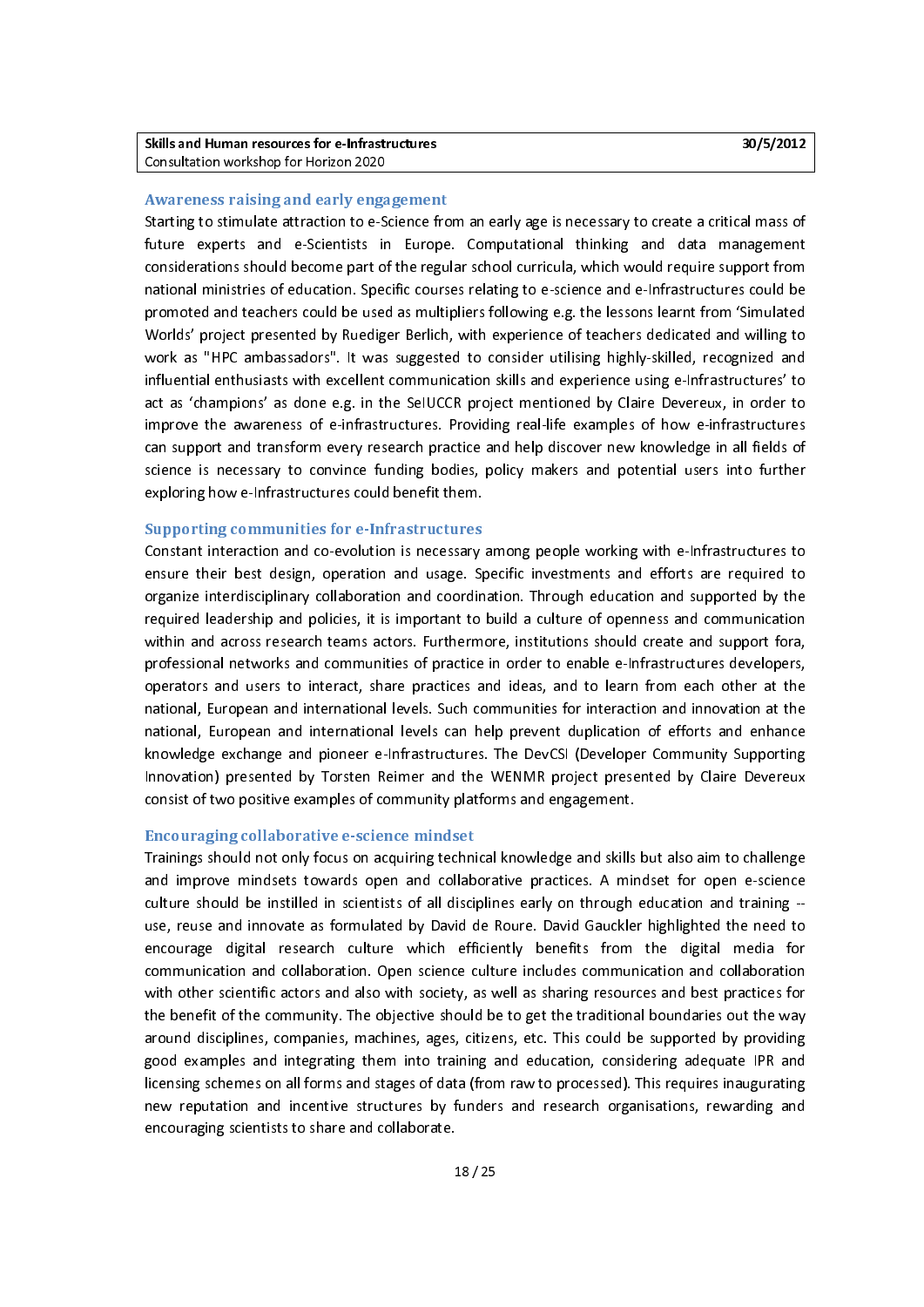## 5 Concluding Recommendations

As a response to the development needs recognised during the consultation, following concrete recommendations for European actions were devised:

#### Specific studies and support actions

- Studying the current status and estimate future needs for e-Infrastructures professionals in • different tasks on European level to provide concrete information on the scale and nature of the problem
- Mapping of existing situation in the Member States regarding policies and tools adopted •
- across institutions regarding skills and human resources on e-Infrastructures<br>Mapping of roles, job titles and respective tasks with the aim to reach con<br>for job profiles, roles and responsibilities across institutions regarding skills and human resources on e-Infrastructures<br>Mapping of roles, job titles and respective tasks with the aim to reach common definitions<br>for job profiles, roles and responsibilities Mapping of roles, job titles and respective tasks with the aim to reach con<br>for job profiles, roles and responsibilities<br>Mapping of existing university curricula and short-term courses in a 'who d •
- Mapping of existing university curricula and short-term courses in a 'who does what where' database to highlight existing training provision schemes<br>Support establishing an inventory and repository at the European or even database to highlight existing training provision schemes •
- database to highlight existing training provision schemes<br>Support establishing an inventory and repository at the European or even international level<br>for e-science support tools for institutions, e-Infrastructures develop Support establishing an inventory and repository at the l<br>for e-science support tools for institutions, e-Infrastr<br>scientific users • Support establishing an inventory and repository at the European or even international receiver<br>for e-science support tools for institutions, e-Infrastructures developers, operators and<br>Support pilot projects to explore in
- scientific users<br>Support pilot projects to explore innovation in education and training in developing new<br>content for training and new training approaches for lifelong learning and on-the-job training Support pilot p<br>content for trai<br>Support the cre •
- Frace of the training and new training approaches for lifelong learning and on-the-job training<br>Support the creation of a global training context comprising joint online technical workshops<br>on specific topics to share best Support the creation of a global training context comprising joint online technical workshops<br>on specific topics to share best practices<br>Support specific curricula development for "new" jobs and profiles •
- Support specific curricula development for "new" jobs and profiles •
- on specific topics to share best practices<br>Support specific curricula development for "new" jobs and profiles<br>Support integration of cross-disciplinarity and computational thinking in all scientific<br>curricula at all levels Support integration of cross-disciplinarity and computational<br>curricula at all levels, including secondary schools<br>Support establishment of bottom-up communities of spe •
- Firicula at all levels, including secondary schools<br>Support establishment of bottom-up communities of specialists (e-Infrastructures<br>developers, operators and scientific users) through workshops (charrette meetings) for cr Support establishment of bottom-up comm<br>developers, operators and scientific users) throug<br>disciplinary communication and collaboration, tog • developers, operators and scientific users) through workshops (charrette meetings) for cross-<br>disciplinary communication and collaboration, together with the necessary platforms<br>Support studies and projects to develop and
- ackhowledging new job profiles, developing career paths and incentive systems Support studies and projects to develop and collect best practices for institutional charged acknowledging new job profiles, developing career paths and incentive systems<br>ting chills and human resources conects into Harizo • Support studies and projects to developing career paths and incentive systems<br>acknowledging new job profiles, developing career paths and incentive systems<br>ting skills and human resources aspects into Horizon 2020 projects

#### Integrating skills and human resources aspects into Horizon 2020 projects

- Highlight the need for project proposals to present how they comply and take into account • Highlight the need for project projects to process to provide they comply and take intersections<br>interoperability with other existing efforts and sustainability planning of the e-Infrastructure<br>levelopment, including for r
- development, including for related human resources (e.g. through conditional funding)<br>Integrate plans for training of project personnel and project training outreach with quality<br>assessment of training outcomes as compulso Integrate plans for training of project personnel and project training outreach with consessment of training outcomes as compulsory elements of e-Infrastructures planning • assessment of training outcomes as compulsory elements of e-Infrastructures project<br>planning<br>Give positive credit to e-Infrastructures whose project planning shows collaboration in
- planning<br>planning<br>Give positive credit to e-Infrastructures whose project planning shows collaboration in<br>training provision and participation, considers best practices published in the field and r<br>Give pos<br>training<br>complies • training provision and participation, considers best practices published in the field and<br>complies with the EC guidelines and strategies for research organisations<br>Require that all training material developed in e-Infrastr
- complies with the EC guidelines and strategies for research organisations<br>Require that all training material developed in e-Infrastructures projects are made available<br>under open license in a common open repository Require that all training material developed in e-Infrastructures projects<br>under open license in a common open repository<br>Require that project proposals specify responsible team members and th •
- Require that all training material developed in e-Infrastructure projects are made available<br>under open license in a common open repository<br>Require that project proposals specify responsible team members and their experien mander open nother in a common open reporting<br>
Require that project proposals specify responsible<br>
Require that project proposals include specific c •
- roies and tasks, such as data management strategy Require that project proposals include spe<br>
roles and tasks, such as data management s • roles and tasks, such as data-management strategy<br> $\frac{19}{25}$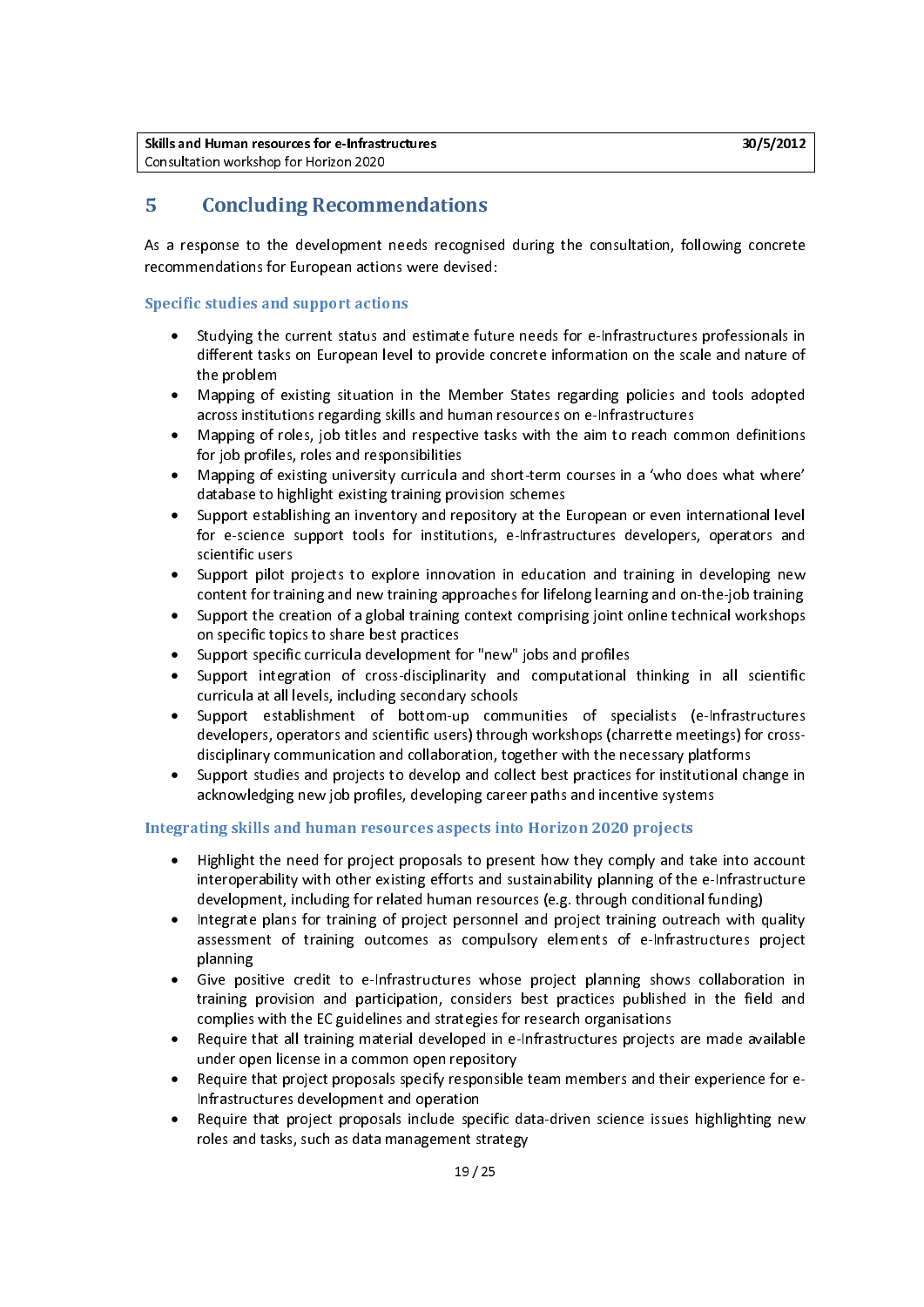Skills and Human resources for e-Infrastructures 30/5/2012 and Human resources 30/5/2012 Consultation workshop for Horizon 2020

- Fund training both as separate activity and as part of projects with broader aim, including dedicated funding for users', and short intensive courses for developers by a European pool of specialists to upgrade skills. Supp dedicated funding for the skills. Support expansion of training to include skills for additional<br>tasks, such as teaching, using social networking tools, advocacy, communication, 'green IT'<br>Include into project reporting id
- tasks, such as teaching, using social networking tools, advocacy, communication, 'green IT'<br>Include into project reporting identification of transferable best practices and tools that can<br>ease the takeup of e-infrastructur Include into project reporting identification of transferable best practices and tools that c<br>ease the takeup of e-infrastructures and data-driven research practices.<br>In and loadenship • ease the takeup of e-infrastructures and data-driven research practices.

#### Advocacy and leadership

- Facilitate development of pan-European e-Science policies, strategies, and development of • standards for the institutions, disciplines and national levels whereby research e-<br>Infrastructures are developed as sustainable services and not only as projects, with<br>respective sustainability considerations to their hum
- waintain a continuous dialogue with member states to encourage national investments in e-Infrastructure and bitterleped as sustainable controller and the computer projects, with<br>
respective sustainability considerations to their human resources.<br>
Infrastructures and related policies, education and training respective sustainability of the member states to encourage<br>Infrastructures and related policies, education and training<br>Establish and lead collaborative multi-stakeholder group including •
- developing European wide schemes for recognising e-Infrastructures related skills and<br>competence profiles and accreditation for related training<br>Facilitate professional mobility and recruitment at European level for expert Infrastructures and related policies, education and training<br>
Establish and lead collaborative multi-stakeholder group including academia and industry for<br>
developing European wide schemes for recognising e-Infrastructures •
- Facilitate professional mobility and recruitment at European level for experts with skills in e-Infrastructures development, operation or training provision •
- Infrastructures related skills and human resources issues Recommend actions to Member states and research organizations to deal with e-•
- Infrastructures skills, human resources management, support tools and related institutional practices Coordinate systematic collection and showcase regularly best practices relating to e-•
- Estabilsh and promote e-infrastructures community champions to advocate new jobs and Infrastructure skills, human resources management, support to be and related institutional<br>Infractions<br>Skills needs at schools, universities and scientific communities practices<br>Establish<br>skills need • Skills needs at schools, universities and scientific communities<br>sed relevant funding tool usage

#### Optimised relevant funding tool usage

- Increase funding for e-Infrastructures programme and earmark specific part of funding for •
- In training and human resources related activities<br>Increase funds for e-Infrastructures promoter with<br>Interactional funds for the possibility to use Structural funds for e-Infrastructures, together with<br>Interactional fundi Better promote the possibility to use Structur<br>best practices for using these resources in<br>developer-operator communities and relevant t • best practices for using these resources in engaging new users and facilitating user-<br>developer-operator communities and relevant training.<br>Coordination of funding schemes is necessary as well as conditioning investments t
- specific requirements in the long-term. Cross-reference and advocate both Marie Curie and Coordination of funding schemes is necessary as well as<br>specific requirements in the long-term. Cross-reference<br>e-Infrastructure calls to potential applicants of e-infras • specific requirements in the long-term. Cross-reference and advocate both Marie Curie and<br>e-Infrastructure calls to potential applicants of e-infrastructures skills and human resources<br>development. specific requirements in the long-term. Cross-reference and advocate both Marie Curie and<br>e-Infrastructure calls to potential applicants of e-infrastructures skills and human resources<br>development. e-Infrastructure calls to potential applicants of e-infrastructures skills and human resources skills and human resources skills and human resources skills and human resources skills and human resources skills and human re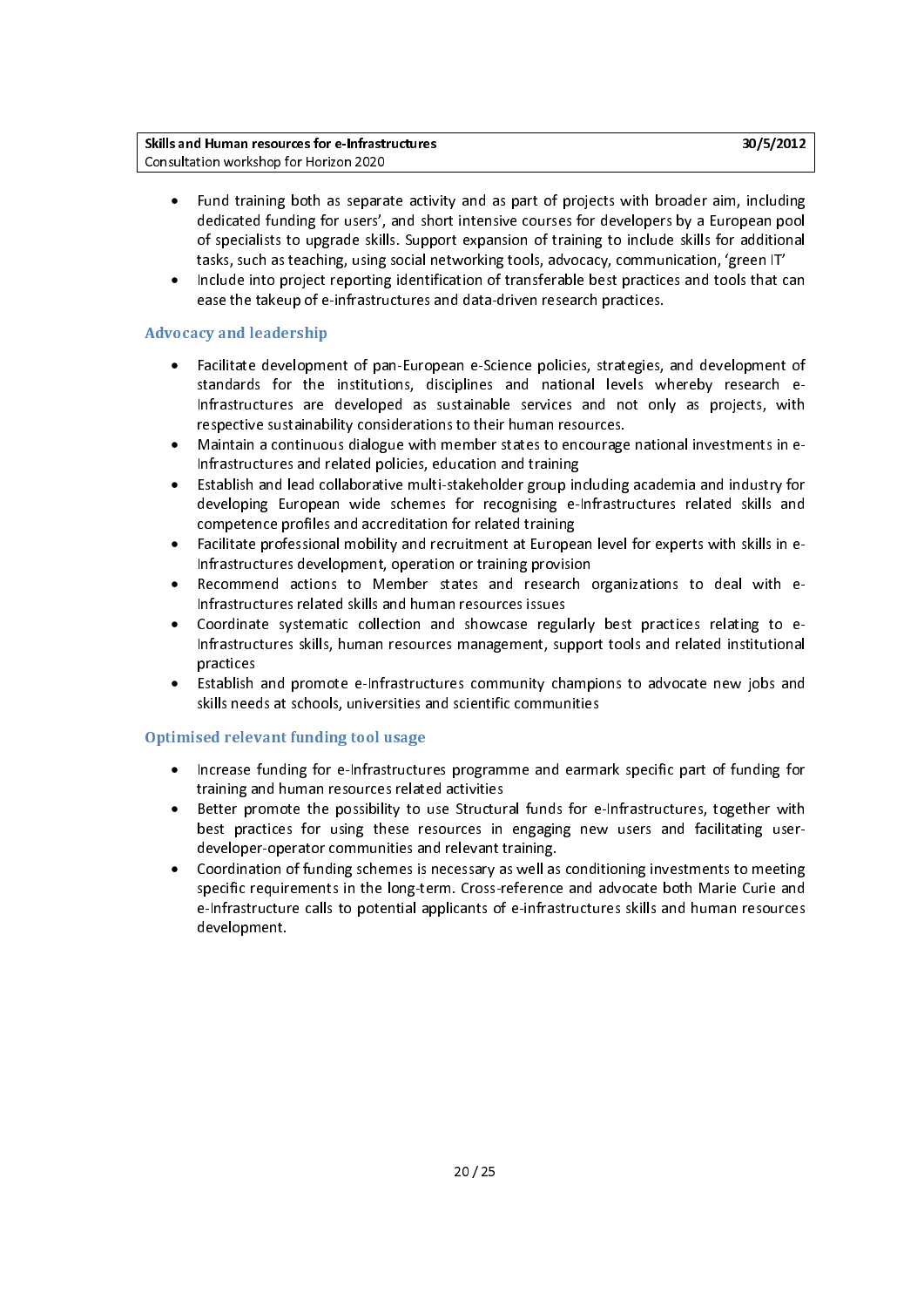## **Bibliography**

Auckland, M. (2012). Re-skilling for research. London: RLOK. Retrieved from<br>http://www.rluk.ac.uk/files/RLUK%20Re-skilling.pdf<br>Ball, A., & Duke, M. (2011). How to Cite Datasets and Link to Publications. Digital Curation Ce

ال المريد.<br>Ball, A., & Duke, M. (2011). How to Cite Datasets c<br>Edinburgh. Retrieved from http://www.dcc.ac.uk/re: Ball, A., & Bake, M. (2011). How to the Butasets and Link to Publications. Bigital Curation Centre,<br>Edinburgh. Retrieved from http://www.dcc.ac.uk/resources/how-guides<br>Conway, E., Matthews, B., Giaretta, D., Lambert, S., W

Edinburgh. Retrieved from http://www.decartan.g.com/edinburgh.<br>Conway, E., Matthews, B., Giaretta, D., Lambert, S., Wilson, M., & Drape<br>in the Preservation of Research Data with Preservation Networks. Int in the Preservation of Research Data with Preservation Networks. International Journal of Digital<br>Curation, 7(1).

e-IRG. (2008). *Education and Training Task-Force Report*. Retrieved from http://www.eirg.eu/images/stories/publ/task force reports/ettf long report final july08.pdf e-ind. (2000). Education and Training Task-Force Report. Retrieved from http://www.c<br>irg.eu/images/stories/publ/task\_force\_reports/ettf\_long\_report\_final\_july08.pdf<br>e-IRG. (2010). *Blue Paper to ESFRI.* Retrieved from http

irg.eu/images/stories/publ/tanges/story.com\_reports/ett<sub>er</sub>reng\_report\_numa\_july0et<sub>p</sub>ubl<br>e-IRG. (2010). *Blue Paper to ESFRI*. Retrieved from http://www.e-irg.eu/news/ne<br>irg-endorse-blue-paper-on-e-infrastructure.html irg-endorse-blue-paper-on-e-infrastructure.html<br>e-IRG. (2011). White Paper. Retrieved from

irg-endorse-blue-paper-on-e-infrastructure.html<br>e-IRG. (2011). *White Paper.* Retrieved from<br>https://gridlab.man.poznan.pl/Meetings/Zakopa e-IRG. (2011). White Paper. Retrieved from<br>https://gridlab.man.poznan.pl/Meetings/Za<br>EMC. (2011). *Data Science Revealed Commu* 

المستقال المستقلة المستقلة المستقلة المستقلة المستقلة المستقلة المستقلة المستقلة المستقلة المستقلة المستقلة ال<br>http://www.emc.com/collateral/about/news/emc-data-science-study-wp.pdf EMC. (2011). *Data Science Revealed Community Survey*. Retrieved from<br>http://www.emc.com/collateral/about/news/emc-data-science-study-w<br>Henty, M. (2008, April). Developing the Capability and Skills to Sup

Henty, M. (2008, April). Developing the Capability and Skills to Support EResearch. Ariadne(55). Retrieved from http://www.ariadne.ac.uk/issue55/henty<br>JISC. (2008). Data scientists study. Retrieved from

Retrieved from http://www.hariadne.ac.uk/issuess<sub>/main</sub><br>JISC. (2008). *Data scientists study.* Retrieved from<br>http://www.jisc.ac.uk/news/stories/2008/10/datascientis 115C. (2000). *Data scientists study.* Retrieved from<br>http://www.jisc.ac.uk/news/stories/2008/10/data<br>Kurowski, K., Nabrzyski, J., Katz, D., Merzky, D.,

http://www.jisc.ac.uk/news/stories/2008<br>Kurowski, K., Nabrzyski, J., Katz, D., Merzky, D., Gabrielle, A.,<br>Computing: The Next Decade - Report and Summary. Zako, Kurowski, K., Nabrzyski, J., Katz, D., Merzky, D., Gabrielle, A., Gillios, K., & Seidel, E. (2012). Grid<br>Computing: The Next Decade - Report and Summary. Zakopane Workshop. Zakopane, Poland.<br>Retrieved from http://www.gridl Computing: The Next Decade - Report and Summary. Zakopane Workshop. Zakopane, Poland.<br>Retrieved from http://www.gridlab.org/Meetings/Zakopane2012<br>Lyon, L. (2012). The Informatics Transform: Re-Engineering Libraries for the

Retrieved from http://www.gridlab.org/Meetings/2012-2012<br>Lyon, L. (2012). The Informatics Transform: Re-Engineering<br>International Journal of Digital Curation, 7(1). International Journal of Digital Curation, 7(1).<br>McKinsey Global Institute. (2011). Big data: The next frontier for innovation, competition, and

International Journal of Digital Curation, 7(1).<br>McKinsey Global Institute. (2011). *Big data: Theroductivity.* Retrieved from

McKinsey Global Institute. (2011). Big data: The next frontier for innovation, competition, and<br>productivity. Retrieved from<br>http://www.mckinsey.com/Insights/MGI/Research/Technology\_and\_Innovation/Big\_data\_Th<br>frontier for productivity. Retrieved from<br>http://www.mckinsey.com/l<br>\_frontier\_for\_innovation http://www.mckinsey.com/Insights/MGI/Research/Technology\_and\_Innovation/Big\_data\_The\_next

\_frontier\_for\_innovation http://www.nsf.gov/pubs/2007/nsf0728/nsf0728.pdf<br>Voss, A., Mascord, M., Fraser, M., Jirotka, M., Procter, R., Halfpenny, P., . . . Anderson, S. (2007). e-

Research Infrastructure Development and Community Engagement. UK e-Science All Hands Meeting. Research Infrastructure Development and Community Engagement. OK e-Science All Hands Meeting.<br>21/25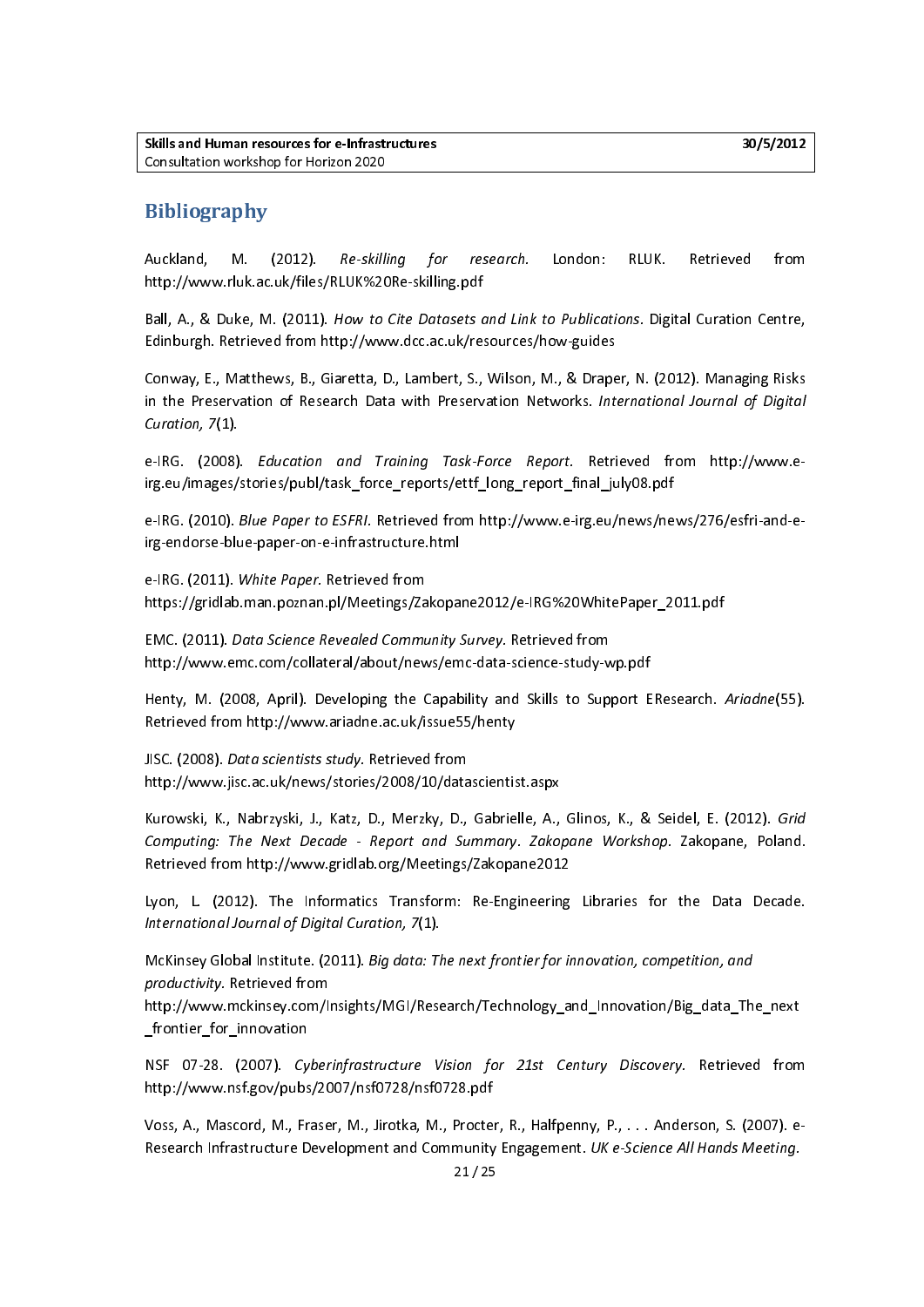## Workshop agenda

## CONSULTATION WORKSHOP (30<sup>TH</sup> MAY 2012):

#### **"SKILLS AND HUMAN RESOURCES FOR E-INFRASTRUCTURES WITHIN HORIZON 2020"**

Venue: Avenue de Beaulieu 25, Room 0/S9, 1049 Brussels

| Agenda |                                                                                                                                                                                                                                      |  |
|--------|--------------------------------------------------------------------------------------------------------------------------------------------------------------------------------------------------------------------------------------|--|
| 09:30  | <b>Opening session</b><br>Welcome and introduction,<br>Kostas Glinos (Head of Unit, INFSO.F3 GEANT and eInfrastructures)                                                                                                             |  |
|        | Objectives of the workshop,<br>Kirsti Ala-Mutka (INFSO.F3)                                                                                                                                                                           |  |
|        | Keynote: Policies and strategies for elnfrastructures Human resources development<br>in Europe<br>Gudmund Høst (e-IRG Chair)                                                                                                         |  |
|        | Keynote: Building capacity and capability for data: Requirements, Challenges,<br><b>Opportunities</b><br>Liz Lyon (Digital Curation Centre, UK)                                                                                      |  |
| 10:45  | Coffee break                                                                                                                                                                                                                         |  |
| 11:00  | Human resources for e-Infrastructures operation and maintenance<br>Andrew Smith, EMBL EBI<br>$\bullet$<br>Claire Devereux, STFC UK<br>$\bullet$<br>Iryna Kuchma, EIFL<br>٠<br>Bert van Pinxteren, TERENA<br>Questions and discussion |  |
| 12:15  | <b>Lunch break</b>                                                                                                                                                                                                                   |  |
| 13:15  | ICT and data skills in short supply for e-Infrastructures development<br>Torsten Reimer, JISC                                                                                                                                        |  |

- Peter Wittenburg, Max Planck Institute
- Krzysztof Kurowski, PSNC
- Gabriella Cataneo, IDC
- David de Roure, Oxford e-Research Centre

Questions and discussion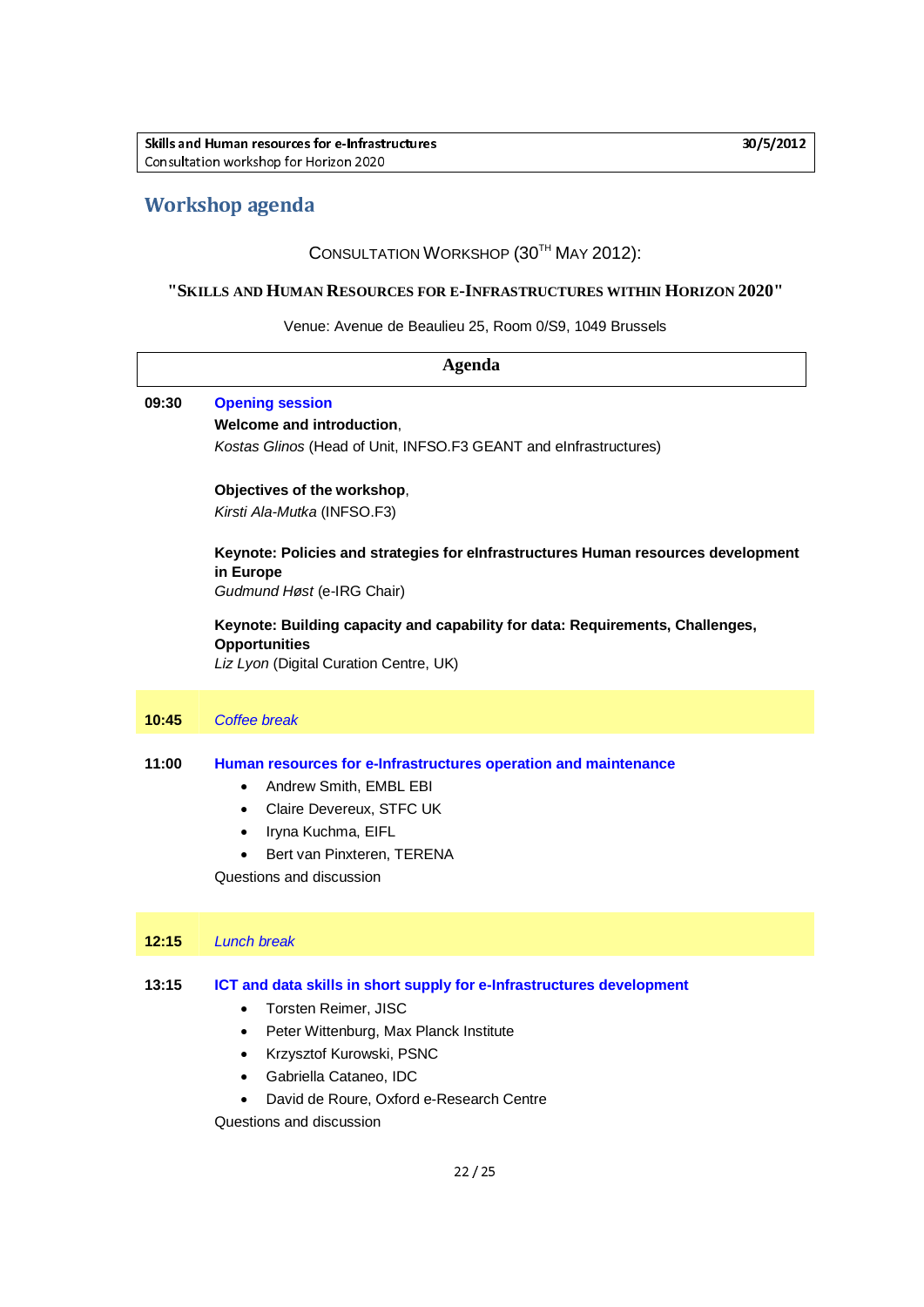#### **14:30 ICT and computational skills for scientific communities and industry**

- Pekka Manninen, CSC
- David Gauckler, Université de Strasbourg
- Nuket Yetis, Tubitak
- Roberto Barbera, Univ of Catania, INFN
- Ruediger Berlich, Karlsruhe Institute of Technology

Questions and discussion

#### **15:45** *Coffee break*

## **16:00 Synthesis discussion**

**17:15 Conclusions and closing**  *Niobe Haitas (*rapporteur) *Kostas Glinos* (HoU, INFSO.F3)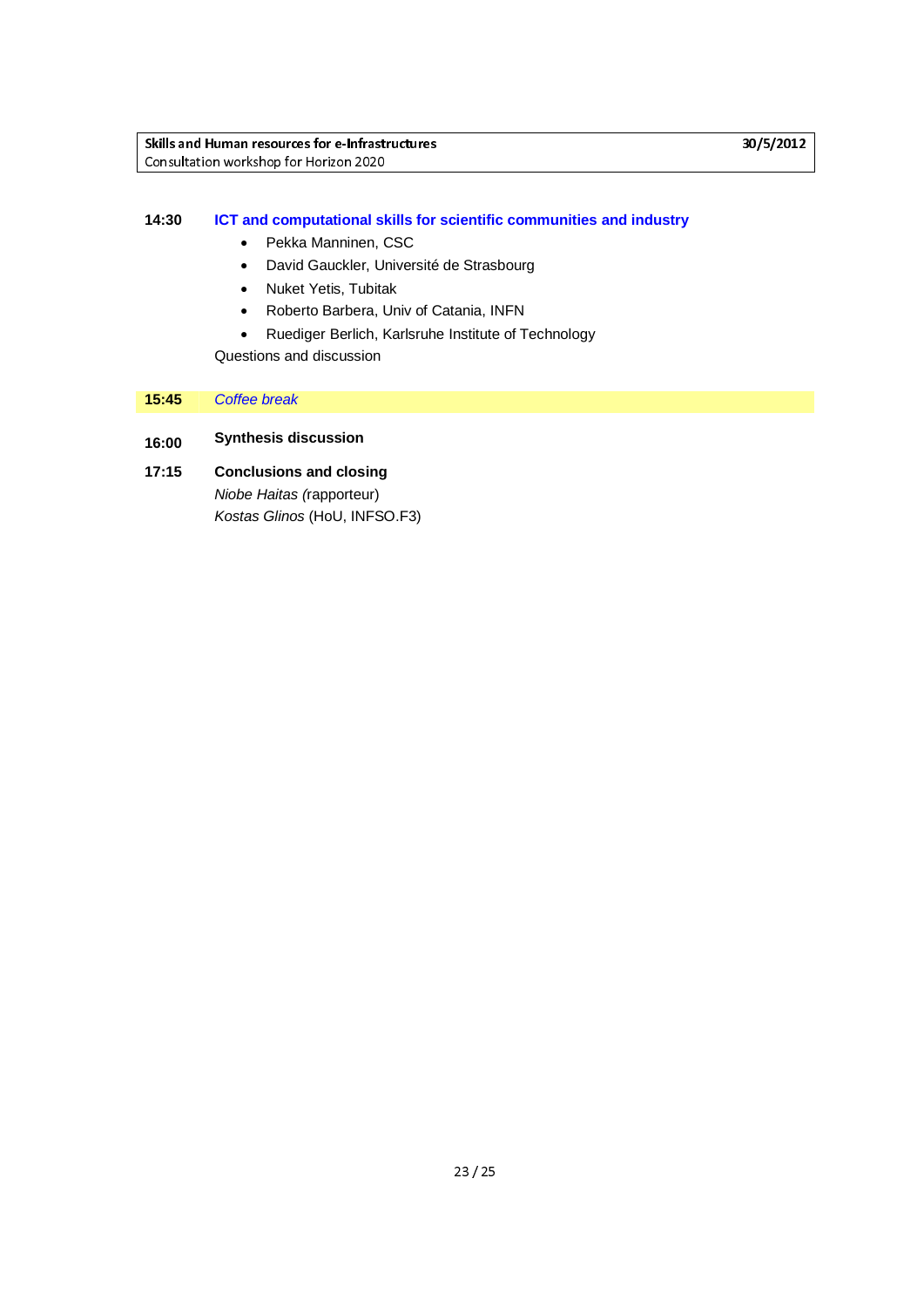## List of Participants

| <b>Name</b> | <b>Surname</b> | Organisation                                                          |
|-------------|----------------|-----------------------------------------------------------------------|
| Roberto     | Barbera        | University of Catania and INFN                                        |
| Ruediger    | Berlich        | Steinbuch Centre for Computing / Karlsruhe<br>Institute of Technology |
| Gabriella   | Cataneo        | IDC                                                                   |
| David       | de Roure       | Oxford e-Research Centre                                              |
| Claire      | Devereux       | STFC/SelUCCR                                                          |
| David       | Gauckler       | LERU                                                                  |
| Gudmund     | Host           | e-IRG                                                                 |
| Iryna       | Kuchma         | <b>EIFL</b>                                                           |
| Krzysztof   | Kurowski       | Poznan SuperComputing & Networking Centre                             |
| Liz         | Lyon           | <b>Digital Curation Centre</b>                                        |
| Pekka       | Manninen       | PRACE training centre                                                 |
| Torsten     | Reimer         | <b>JISC</b>                                                           |
| Llorba      | Rossend        | Netherlands Organisation for Scientific Research                      |
| Andrew      | Smith          | EMBL/EBI                                                              |
| Bert        | van Pinxteren  | Terena                                                                |
| Peter       | Wittenburg     | <b>RAMIRI</b>                                                         |
| Nuket       | Yetis          | Tubitak (formerly)                                                    |
| Martin      | Lange          | <b>European Commission DG EAC</b>                                     |
| Andre       | Richier        | <b>European Commission DG ENTR</b>                                    |
| Francesco   | Fusaro         | <b>European Commission DG RTD</b>                                     |
| Athina      | Zampara        | <b>European Commission DG INFSO</b>                                   |
| Wim         | Jansen         | <b>European Commission DG INFSO</b>                                   |
| Kostas      | Glinos         | <b>European Commission DG INFSO</b>                                   |
| Kirsti      | Ala-Mutka      | <b>European Commission DG INFSO</b>                                   |
|             |                |                                                                       |